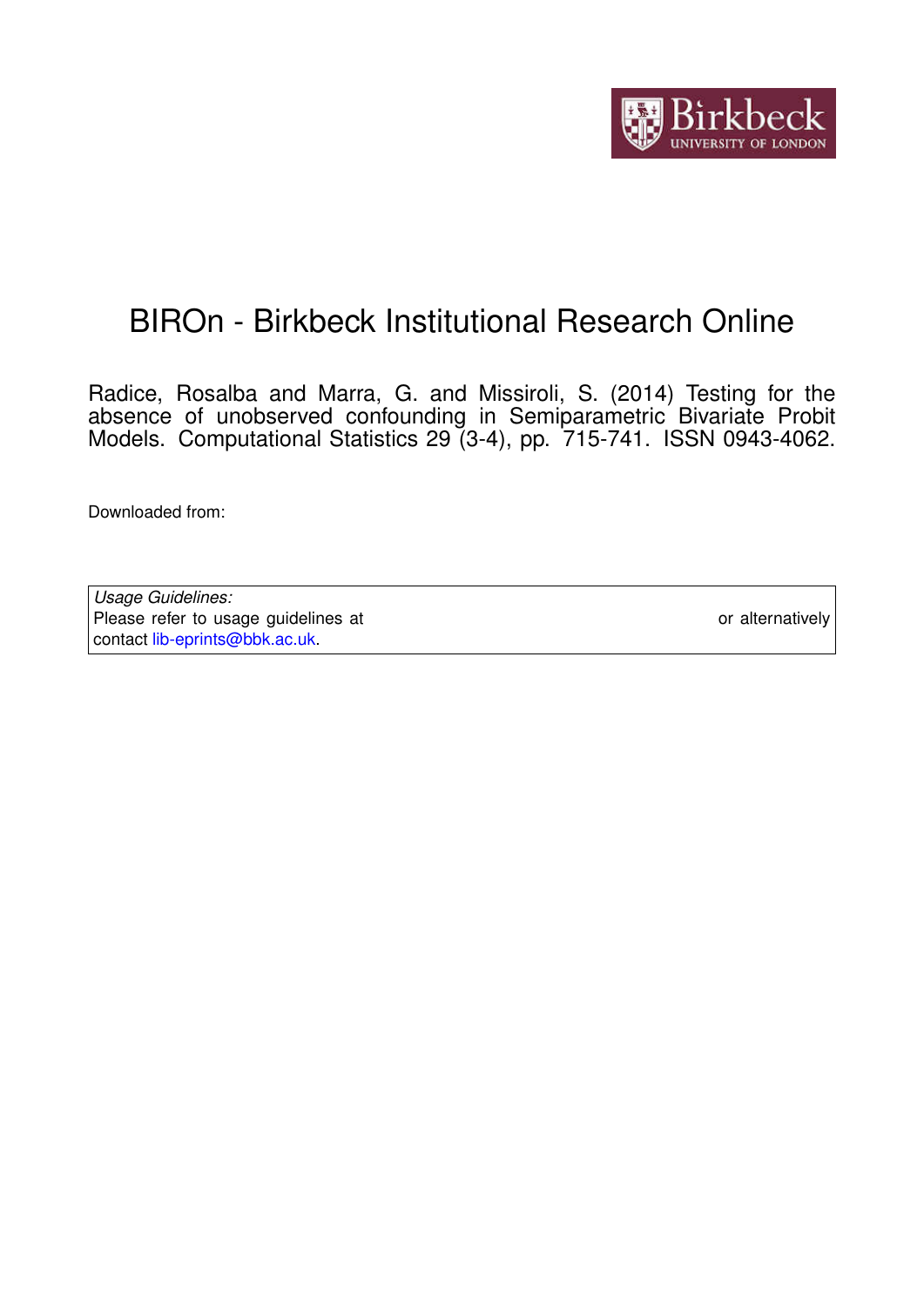ORIGINAL PAPER

# **Testing the hypothesis of absence of unobserved confounding in semiparametric bivariate probit models**

**Giampiero Marra · Rosalba Radice · Silvia Missiroli**

Received: 11 March 2013 / Accepted: 1 October 2013 / Published online: 15 October 2013 © Springer-Verlag Berlin Heidelberg 2013

**Abstract** Lagrange multiplier and Wald tests for the hypothesis of absence of unobserved confounding are extended to the context of semiparametric recursive and sample selection bivariate probit models. The finite sample size properties of the tests are examined through a Monte Carlo study using several scenarios: correct model specification, distributional and functional misspecification, with and without an exclusion restriction. The simulation results provide some guidelines which may be important for empirical analysis. The tests are illustrated using two datasets in which the issue of unobserved confounding arises.

**Keywords** Endogeneity · Lagrange multiplier test · Non-random sample selection · Penalized regression spline · Wald test

# **1 Introduction**

We are concerned with testing the hypothesis of absence of unobserved confounding in the recursive and sample selection bivariate probit models [\(Heckman 1978](#page-26-0), [1979](#page-26-1);

G. Marra  $(\boxtimes)$ 

R. Radice

S. Missiroli

S. Missiroli

Department of Statistical Science, University College London, Gower Street, London WC1E 6BT, UK e-mail: giampiero.marra@ucl.ac.uk

Department of Economics, Mathematics and Statistics, Birkbeck, University of London, Malet Street, London WC1E 7HX, UK

Dipartimento di Scienze Statistiche, Universita' di Bologna, via Belle Arti 41, 40126 Bologna, Italy

Department of Decision Science, Bocconi University, Via Roentgen 1, 20136 Milano, Italy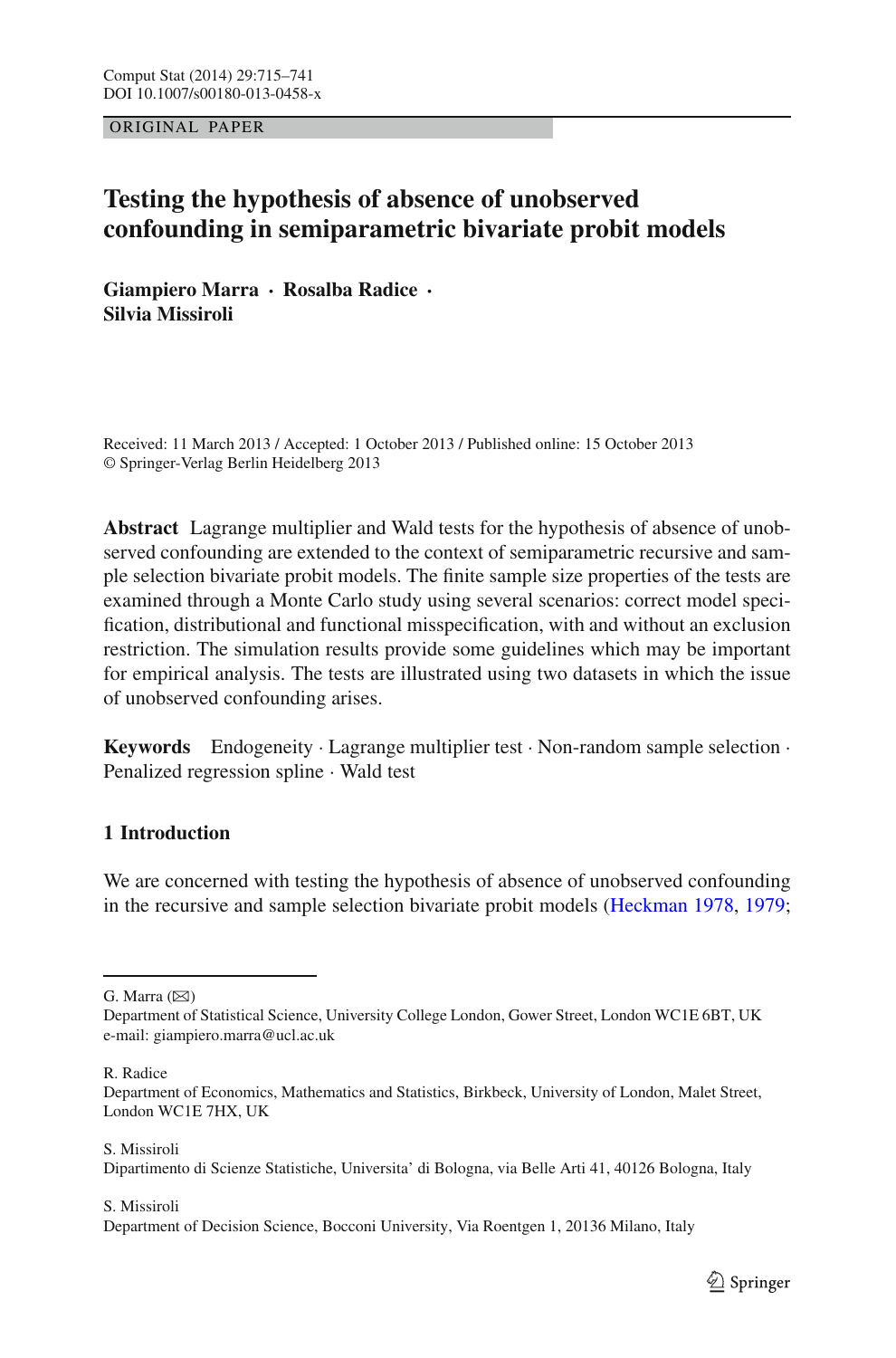[Maddala 1983](#page-26-2); [de Ven and Praag 1981;](#page-26-3) [Greene 2012\)](#page-26-4). Recursive bivariate probit models deal with a problem which arises in observational studies when confounders (i.e., variables that are associated with treatment and response) are unobserved; this issue is known in the econometric literature as *endogeneity*. These models control for unobserved confounders by using a two-equation structural latent variable framework, where one equation models a binary response as a function of a binary treatment and some covariates whereas the other determines whether the treatment is received based on some regressors. Recent economic and biostatistical applications of such models include the study of the effect of private health insurance on medical care utilization [\(Buchmueller et al. 2005\)](#page-26-5), impact of diabetes on employment [\(Latif 2009](#page-26-6)), effect of physical activity on obesity [\(Kawatkar and Nichol 2009](#page-26-7)), and impact of insurance on mortality among HIV-infected individuals [\(Goldman et al. 2001](#page-26-8)).

Sample selection models address an issue which arises when observations are not from a random sample of the population. Instead, individuals may have selected themselves (or have been selected by others) into (or out of) the sample based on a combination of observed and unobserved characteristics. If the sample of selected individuals differs in important observed characteristics from the sample of unselected individuals, then selection bias can be avoided by controlling for these features. However, if the two samples differ in important unobserved characteristics then *non-random sample selection* arises. Sample selection bivariate probit models control for unobserved confounders by simultaneously estimating two regressions: a selection equation and a response equation. The former determines whether an individual is selected into the sample whereas the latter is used to examine the substantive question of interest. Applications of these models include the study of prevention program for high school dropouts [\(Montmarquette et al. 2001](#page-27-0)), quantification of the effect of family-related factors on foster approval [\(Cuddeback et al. 2004\)](#page-26-9), estimation of HIV prevalence [\(Bärnighausen et al. 2011](#page-26-10)[\)](#page-26-11) [and](#page-26-11) [reject-inference](#page-26-11) [to](#page-26-11) [predict](#page-26-11) [credit](#page-26-11) [quality](#page-26-11) [\(](#page-26-11)Banasik and Crook [2007](#page-26-11)).

The classic recursive and sample selection bivariate probit models used for the applications mentioned above do not allow for flexible functional dependence of the responses on continuous covariates. To this end, [Marra and Radice](#page-26-12) [\(2011](#page-26-12), [2013a\)](#page-26-13) introduced a penalized likelihood estimation framework to estimate simultaneously the parameters of a system of two binary equations that include smooth functions of continuous covariates. Alternative (Bayesian) approaches are available in the literature (e.g., [Chib and Greenberg 2007;](#page-26-14) [Chib et al. 2009](#page-26-15)). However the lack of user-friendly software makes them unfeasible for practitioners. The need for methods flexibly modeling covariate effects arises from the observation that all parameter estimates are inconsistent when the relationship between observed confounders and outcome is mismodeled [\(Marra and Radice 2011](#page-26-12); [Chib et al. 2009\)](#page-26-15).

An important aspect of these binary bivariate models is that if the hypothesis of absence of unobserved confounding (i.e., exogeneity and random selection) can not be rejected then joint estimation of the model equations can be avoided. This is appealing because inference in simultaneous models with smooth components may become computationally demanding as the sample size and number of smooth terms increase. Therefore, before employing a complex simultaneous estimation approach, testing the hypothesis of absence of unobserved confounding is an important step that should be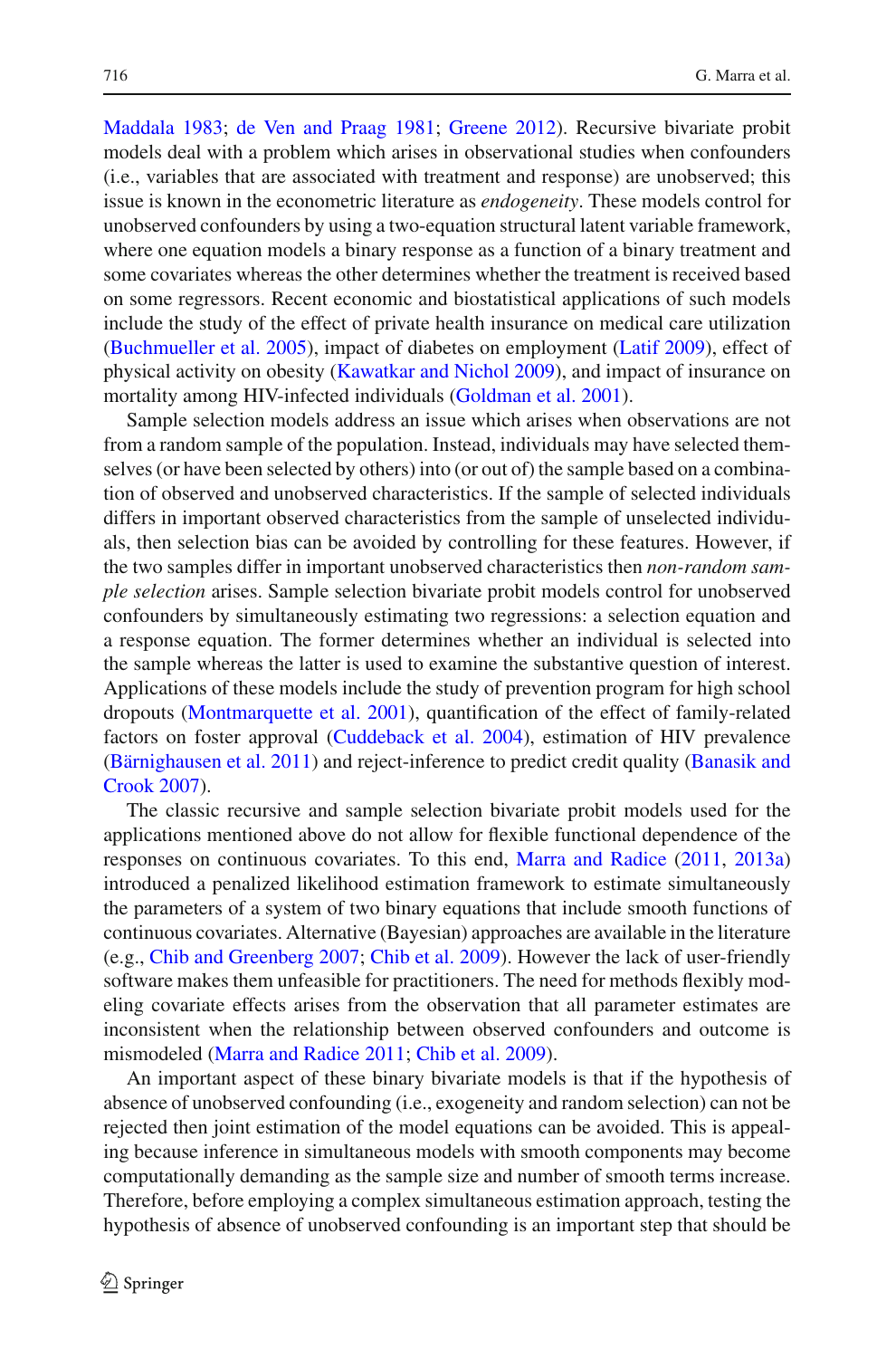undertaken at the beginning of the empirical analysis. To this end, we extend Lagrange multiplier  $(LM)$  and, for comparison, Wald  $(W)$  tests to the context of semiparametric bivariate probit models. *L M* is particularly attractive as it is based on estimating the model equations separately. The finite sample size performance of the tests is investigated through a Monte Carlo simulation study that considers the scenarios of correct model specification, distributional and functional misspecification, with and without an exclusion restriction (ER). The simulation results allow us to infer some guidelines which may be crucial for applications. For instance, the good performance of  $LM$ should be particularly attractive to practitioners wishing to test the null hypothesis of absence of unobserved confounding while avoiding simultaneous estimation. The tests are implemented in the R package SemiParBIVProbit [\(Marra and Radice](#page-27-1) [2013b\)](#page-27-1).

The article is organized as follows. Section [2](#page-3-0) provides a brief overview of the models of interest and their estimation; this is useful to define the notation and make some remarks that are relevant to the implementation of the tests. Section [3](#page-6-0) discusses the construction of the  $LM$  and  $W$  type tests in the context of semiparametric models, whereas Sect. [4](#page-8-0) assesses their finite sample size performance through a Monte Carlo simulation study. Section [5](#page-16-0) illustrates the tests using two datasets, and Sect. [6](#page-22-0) provides a discussion. "Appendix 1" shows that, under the null hypothesis, the expected information matrix for the recursive bivariate probit model case is block diagonal, whereas "Appendix B" reports further simulation results.

#### <span id="page-3-3"></span><span id="page-3-0"></span>**2 Preliminaries**

### 2.1 The models

The semiparametric recursive and sample selection bivariate probit models introduced by [Marra and Radice](#page-26-12) [\(2011,](#page-26-12) [2013a\)](#page-26-13) are a generalization of the parametric model versions introduced by [Heckman](#page-26-0) [\(1978](#page-26-0), [1979\)](#page-26-1) in that continuous covariate effects are modeled flexibly.

The model structure consists of two equations. The first can be written as

$$
y_{1i}^* = \mathbf{m}_{1i}^{\mathsf{T}} \boldsymbol{\theta}_1 + \sum_{k_1=1}^{K_1} f_{1k_1}(z_{1k_1i}) + \varepsilon_{1i}, \quad i = 1, \dots n,
$$
 (1)

<span id="page-3-2"></span>where *n* is the sample size,  $y_{1i}^*$  is a latent continuous variable and  $y_{1i}$  is determined via the rule  $1(y_{1i}^* > 0)$ . The second can be defined as

$$
y_{2i}^* = \vartheta y_{1i} + \mathbf{m}_{2i}^{\mathsf{T}} \theta_2 + \sum_{k=1}^{K_2} f_{2k_2}(z_{2k_2i}) + \varepsilon_{2i}, \qquad (2)
$$

<span id="page-3-1"></span>where, in the non-random sample selection case,  $\vartheta$  is set to zero and  $y_{2i}$  is determined as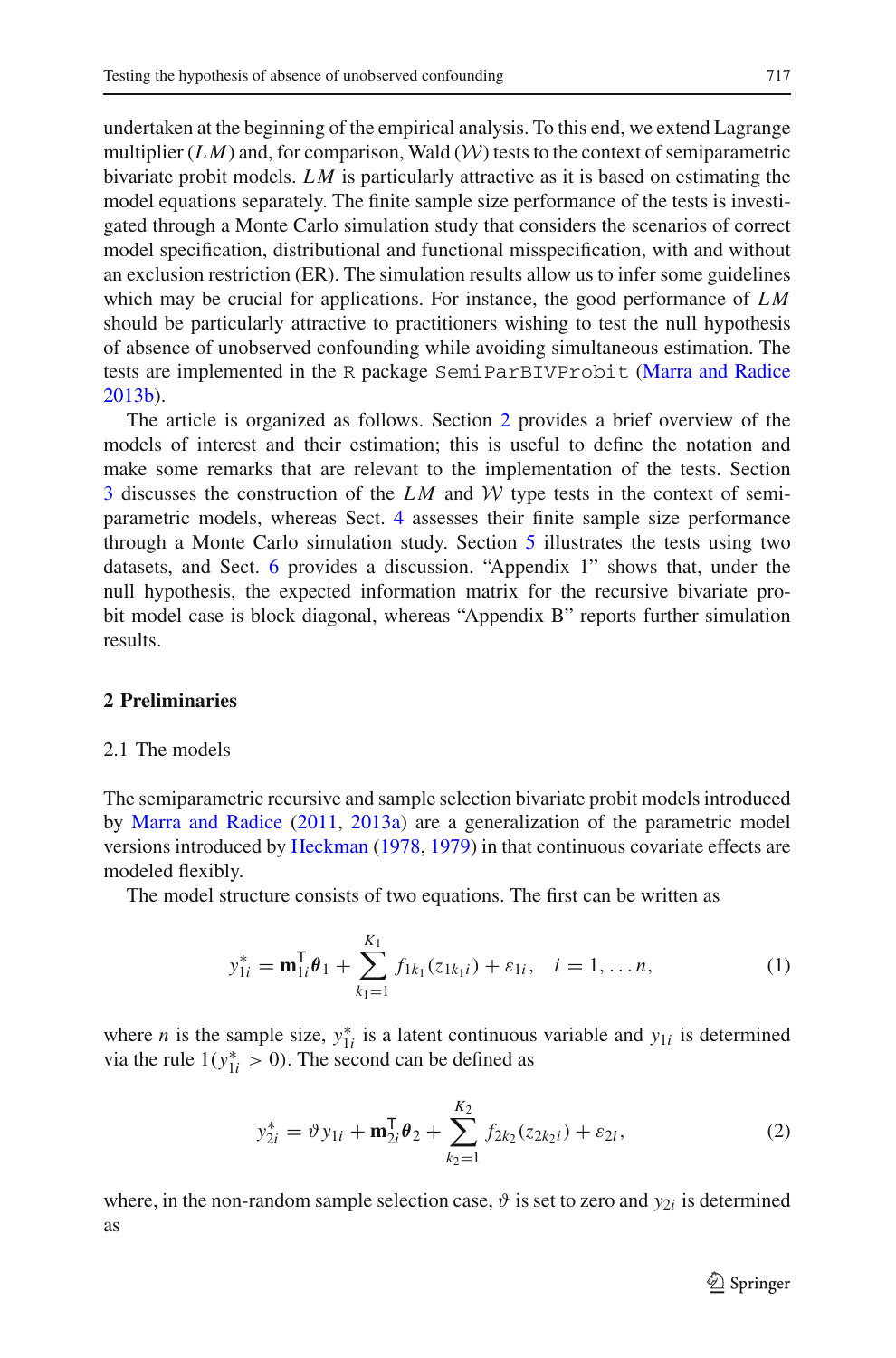$$
y_{2i} = \begin{cases} 1 & \text{if } (y_{2i}^* > 0 \& y_{1i} = 1) \\ 0 & \text{if } (y_{2i}^* < 0 \& y_{1i} = 1) \\ - & \text{if } y_{1i} = 0 \end{cases}
$$

whereas, in the endogeneity case,  $\vartheta$  is allowed to be different from zero and  $y_{2i}$  is determined via the rule  $1(y_{2i}^* > 0)$ . Vector  $\mathbf{m}_{1i}$  contains  $P_1$  parametric model components (such as the intercept, dummy and categorical variables), with corresponding parameter vector  $\theta_1$ , and the  $f_{1k_1}$  are unknown smooth functions of the  $K_1$  continuous covariates  $z_{1k_1i}$ . Each smooth term may also be multiplied by some predictor(s) [\(Hastie and Tibshirani 1993\)](#page-26-16). Furthermore, smooth functions of two covariates such as  $f_{11,12}(z_{11i}, z_{12i})$  can be considered (e.g., [Wood 2006](#page-27-2)). Similarly,  $\mathbf{m}_{2i}$  is a vector containing  $P_2$  parametric components, with coefficient vector  $\theta_2$ , and the other terms have the obvious definitions. Smooth functions are subject to constraints, i.e.  $\sum_i f_{vk_v}(z_{vk_vi}) = 0$ ,  $v = 1, 2$ , for all smooth components in the model. The error terms are assumed to follow the distribution  $\mathcal{N}([0, 0], [1, \rho, \rho, 1])$ , where  $\rho$  is the correlation coefficient and the error variances are normalized to unity (e.g., [Greene 2012,](#page-26-4) p. 686). To identify the parameters of Eq. [\(2\)](#page-3-1) it is typically assumed that the ER on the exogenous variables holds. That is, the covariates in the first equation should contain at least one or more regressors (typically referred to as instruments) not included in the second equation. These regressors have to induce variation in  $y_{1i}$ , not to directly affect  $y_{2i}$ , and be independent of  $(\varepsilon_{1i}, \varepsilon_{2i})$  given covariates. However, under correct model [specification,](#page-26-12) [this](#page-26-12) [restriction](#page-26-12) [may](#page-26-12) [not](#page-26-12) [be](#page-26-12) [necessary](#page-26-12) [in](#page-26-12) [estimation](#page-26-12) [\(](#page-26-12)Marra and Radice [2011;](#page-26-12) [Wilde 2000](#page-27-3)).

T[he](#page-26-17) [smooth](#page-26-17) [functions](#page-26-17) [are](#page-26-17) [represented](#page-26-17) [using](#page-26-17) [regression](#page-26-17) [splines](#page-26-17) [\(e.g.,](#page-26-17) Eilers and Marx [1996](#page-26-17)). The basic idea is to approximate a generic function  $f_k(z_{ki})$  by a linear combination of known spline basis functions,  $b_{kj}(z_{ki})$ , and regression parameters,  $\beta_{kj}$ , i.e.  $\sum_{j=1}^{J_k} \beta_{kj} b_{kj}(z_{ki}) = \mathbf{B}_k(z_{ki})^{\mathsf{T}} \boldsymbol{\beta}_k$ , where  $J_k$  is the number of spline bases,  $\mathbf{B}_k(z_{ki}) = \{b_{k1}(z_{ki}), \ldots, b_{kJ_k}(z_{ki})\}^{\mathsf{T}}$  is a vector of the basis functions evaluated at  $z_{ki}$ and  $\beta_k$  is the corresponding parameter vector. Note that subscript v has been suppressed to avoid clutter. Basis functions have to be chosen to have convenient mathematical and numerical properties. Possible choices include B-splines, cubic regression and thin plate regression splines (see, e.g., [Marra and Radice](#page-26-18) [\(2010\)](#page-26-18) for an overview). Based on the result above, Eqs. [\(1\)](#page-3-2) and [\(2\)](#page-3-1) can be written as  $y_{1i}^* = \mathbf{m}_{1i}^{\mathsf{T}} \boldsymbol{\theta}_1 + \mathbf{B}_{1i}^{\mathsf{T}} \boldsymbol{\beta}_1 + \varepsilon_{1i} =$  $\eta_{1i} + \varepsilon_{1i}$ , and  $y_{2i}^* = \vartheta y_{1i} + \mathbf{m}_{2i}^{\mathsf{T}} \vartheta_2 + \mathbf{B}_{2i}^{\mathsf{T}} \vartheta_2 + \varepsilon_{2i} = \eta_{2i} + \varepsilon_{2i}$ , where  $\mathbf{B}_{vi}^{\mathsf{T}} =$  $\{\mathbf{B}_{v1}(z_{v1i})^{\mathsf{T}},\ldots,\mathbf{B}_{vK_v}(z_{vK_vi})^{\mathsf{T}}\}, \boldsymbol{\beta}_{v}^{\mathsf{T}} = (\boldsymbol{\beta}_{v1}^{\mathsf{T}},\ldots,\boldsymbol{\beta}_{vK_v}^{\mathsf{T}})$  and  $\eta_{1i}$  and  $\eta_{2i}$  have the obvious definition.

# <span id="page-4-0"></span>2.2 Estimation

In the sample selection model the data identify only the three possible events  $(y_{1i} = 1, y_{2i} = 1)$ ,  $(y_{1i} = 1, y_{2i} = 0)$  and  $(y_{1i} = 0)$  with probabilities  $p_{11i} = 0$  $\Phi_2(\eta_{1i}, \eta_{2i}; \rho)$ ,  $p_{10i} = \Phi(\eta_{1i}) - p_{11i}$  and  $p_{0i} = \Phi(-\eta_{1i})$ , where  $\Phi$  and  $\Phi_2$  are the distribution functions of a standardized univariate normal and a standardized bivariate normal with correlation  $\rho$ , respectively. Therefore, the log-likelihood function is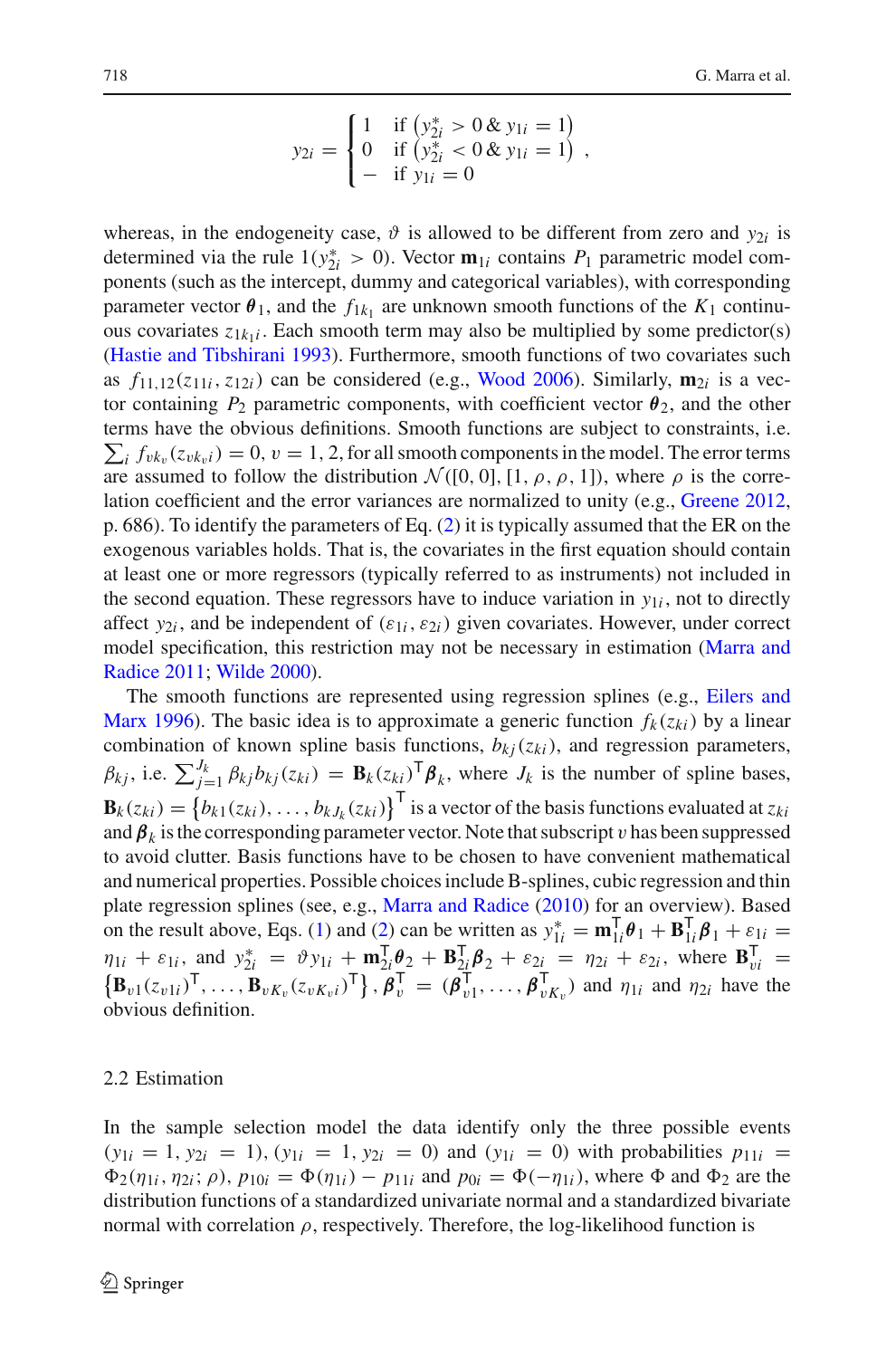<span id="page-5-0"></span>
$$
\ell(\delta) = \sum_{i=1}^{n} \{y_{1i} y_{2i} \log(p_{11i}) + y_{1i} (1 - y_{2i}) \log(p_{10i}) + (1 - y_{1i}) \log(p_{0i})\},\tag{3}
$$

where  $\delta^{\mathsf{T}} = (\delta_1^{\mathsf{T}}, \delta_2^{\mathsf{T}}, \rho)$  and  $\delta_v^{\mathsf{T}} = (\theta_v^{\mathsf{T}}, \beta_v^{\mathsf{T}})$ , for  $v = 1, 2$ . In the recursive model  $(y_{1i} = 0)$  is replaced by  $(y_{1i} = 0, y_{2i} = 1)$  and  $(y_{1i} = 0, y_{2i} = 0)$  which have probabilities  $p_{01i} = \Phi(\eta_{2i}) - p_{11i}$  and  $p_{00i} = 1 - p_{11i} - p_{10i} - p_{01i}$ . Hence, in [\(3\)](#page-5-0),  $(1 - y_{1i}) \log(p_{0i})$  is replaced by  $(1 - y_{1i})y_{2i} \log(p_{01i}) + (1 - y_{1i})(1 - y_{2i}) \log(p_{00i}).$ To avoid overfitting, the model parameters are estimated by maximization of

$$
\ell_p(\delta) = \ell(\delta) - \frac{1}{2} \boldsymbol{\beta}^\mathsf{T} \mathbf{S}_{\lambda} \boldsymbol{\beta},\tag{4}
$$

<span id="page-5-1"></span>where  $\boldsymbol{\beta}^{\top} = (\boldsymbol{\beta}_1^{\top}, \boldsymbol{\beta}_2^{\top}), \mathbf{S}_{\lambda} = \sum_{v=1}^{2} \sum_{k_v=1}^{K_v} \lambda_{vk_v} \mathbf{S}_{vk_v}$  and the  $\mathbf{S}_{vk_v}$  are positive semi-definite known square matrices measuring the (second-order, typically) roughness of the smooth terms in the model, i.e.  $\beta^T \left( \sum_{v=1}^2 \sum_{k_v=1}^{K_v} \lambda_{vk_v} S_{vk_v} \right) \beta =$  $\sum_{v=1}^{2} \sum_{k_v=1}^{K_v} \lambda_{vk_v} \int f''_{vk_v}(z_{vk_v})^2 dz_{vk_v}$ . The  $\lambda_{vk_v}$  are smoothing parameters controlling the trade-off between fit and smoothness. Because  $\rho$  is bounded in [−1, 1],  $\rho^*$  =  $\tanh^{-1}(\rho) = (1/2) \log \{(1+\rho)/(1-\rho)\}\$ is used in optimization.

Estimation of  $\delta$  and  $\lambda = (\lambda_{1k_1}, \ldots, \lambda_{1K_1}, \lambda_{2k_2}, \ldots, \lambda_{2K_2})$  is carried out in two steps. In particular, given a parameter vector value for  $\lambda$ , [\(4\)](#page-5-1) is maximized using a trust region algorithm [\(Nocedal and Wright 2006](#page-27-4)) which is based on

$$
\delta^{[a+1]} = \delta^{[a]} + (\mathcal{I}^{[a]} + \tilde{S}_{\lambda})^{-1} (g^{[a]} - \tilde{S}_{\lambda} \delta^{[a]}), \tag{5}
$$

<span id="page-5-2"></span>where *a* is the iteration index and  $\tilde{S}_\lambda$  is defined as  $\tilde{S}_\lambda = \text{diag}(0_{11}, \ldots, 0_{1P_1}, \lambda_{1k_1} S_{1k_1})$ ...,  $\lambda_{1}K_{1}S_{1}K_{1}$ ,  $0_{21},...,0_{2P_{2}}$ ,  $\lambda_{2}k_{2}S_{2}K_{2}$ , ...,  $\lambda_{2}K_{2}S_{2}K_{2}$ , 0). The gradient vector **g** is given by  $\mathbf{g}_1 = \partial \ell(\delta) / \partial \delta_1$ ,  $\mathbf{g}_2 = \partial \ell(\delta) / \partial \delta_2$  and  $g_3^* = \partial \ell(\delta) / \partial \rho^*$ , while the expected information matrix has a  $3 \times 3$  matrix block structure with  $(r, h)$ th element  $\mathcal{I}_{r,h} = -\mathbb{E}\left[\frac{\partial^2 \ell(\delta)}{\partial \delta_r \partial \delta_h} \right], r, h = 1, \ldots, 3$ , where  $\delta_3 = \rho^*$ . Given an estimate for *δ*, multiple smoothing parameter estimation for [\(5\)](#page-5-2) is then achieved by minimization of

$$
\mathcal{V}_u^w(\lambda) = \frac{1}{n_*} \|\sqrt{\mathbf{W}}(\mathbf{z} - \mathbf{X}\boldsymbol{\delta})\|^2 - 1 + \frac{2}{n_*} \text{tr}(\mathbf{A}_\lambda) \quad \text{w.r.t.} \quad \lambda,\tag{6}
$$

<span id="page-5-4"></span>where  $\mathbf{z}_i = \mathbf{X}_i \delta + \mathbf{W}_i^{-1} \mathbf{d}_i$ ,  $\mathbf{X}_i = \text{diag}\left\{ \mathbf{m}_{1i}^{\mathsf{T}}, \mathbf{B}_{1i}^{\mathsf{T}}, \mathbf{m}_{2i}^{\mathsf{T}}, \mathbf{B}_{2i}^{\mathsf{T}}, 1 \right\}$ ,  $\mathbf{d}_i = \left\{ \partial \ell(\delta)_i / \partial \eta_{1i} \right\}$  $\partial \ell(\delta_i/\partial \eta_{2i}, \partial \ell(\delta_i/\partial \eta_{3i})^T$ ,  $\eta_{3i} = \rho^*$ , W<sub>*i*</sub> is the 3 × 3 matrix with  $(r, h)$ th element

$$
(\mathbf{W}_i)_{rh} = -\mathbb{E}\left[\frac{\partial^2 \ell(\delta)_i}{\partial \eta_{ri} \partial \eta_{hi}}\right], r, h = 1, ..., 3,
$$
\n(7)

<span id="page-5-3"></span> $n_* = 3n$ ,  $\mathbf{A}_\lambda = \mathbf{X}(\mathbf{X}^\mathsf{T}\mathbf{W}\mathbf{X} + \mathbf{S}_\lambda^*)^{-1}\mathbf{X}^\mathsf{T}\mathbf{W}$ , and tr( $\mathbf{A}_\lambda$ ) represents the estimated degrees of freedom (edf) of the penalized model. The square root and inverse of **W** are obtained via eigen-decomposition. (To avoid clutter the superscript [*a*] has been suppressed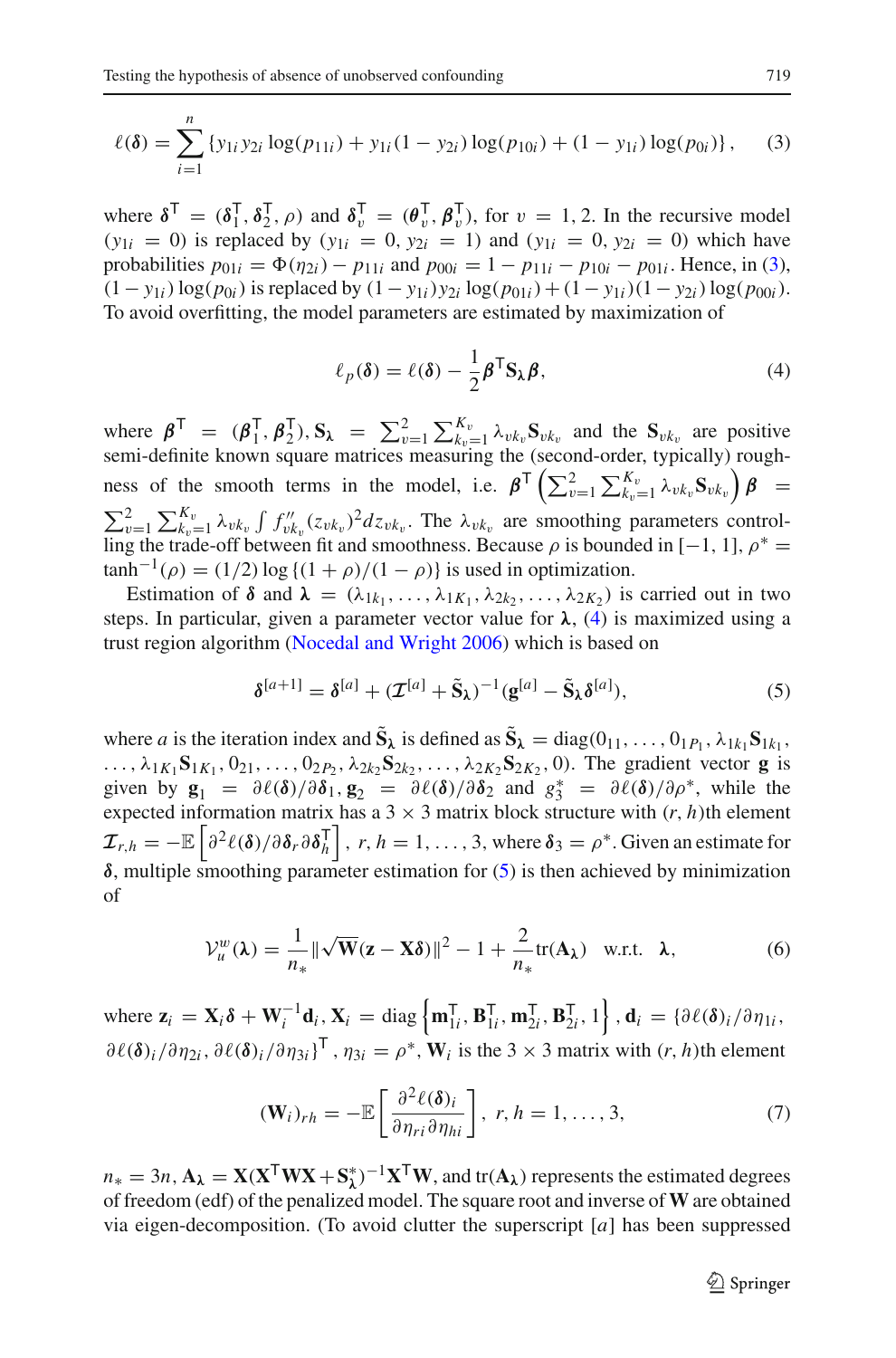from the quantities above.) The two steps, one for  $\delta$  and the other for  $\lambda$ , are iterated until convergence. Full details can be found in [Marra and Radice](#page-26-12) [\(2011](#page-26-12), [2013a\)](#page-26-13).

For semiparametric bivariate probit models, the expected information matrix is the only option because the  $W_i$ , as defined in [\(7\)](#page-5-3), are positive-definite over a larger region of the parameter space as compared to those obtained without taking expectations. This is crucial given that  $\sqrt{W}$  and  $W^{-1}$  (via **z**) are needed in [\(6\)](#page-5-4).

#### <span id="page-6-0"></span>**3 Testing the hypothesis of absence of unobserved confounding**

The hypothesis of absence of unobserved confounding can be stated in terms of  $\rho$ , which can be interpreted as the correlation between the unobserved variables in the two equations. If  $\rho = 0$  then  $\varepsilon_{1i}$  and  $\varepsilon_{2i}$  are uncorrelated and hence there is not a problem of unobserved confounding. On the contrary,  $\rho \neq 0$  implies that there is a problem of unobserved confounding. This leads us to the definition of the following hypothesis

$$
\begin{cases} H_0: \rho = 0 \\ H_1: \rho \neq 0 \end{cases}.
$$

Under *H*<sup>0</sup> function [\(4\)](#page-5-1) becomes the sum of the penalized log-likelihood functions of two semiparametric univariate probit models. This implies that  $\hat{\delta}_{H_0}^{\sf T} = \left(\hat{\delta_1}^{\sf T},\hat{\delta_2}^{\sf T},0\right)$ , where  $\hat{\delta}_1$  and  $\hat{\delta}_2$  are obtained by estimating the model equations separately. Therefore, consistent estimates for  $\delta_2$  can be obtained by fitting Eq. [\(2\)](#page-3-1) alone. Under  $H_1$ simultaneous estimation is required to obtain consistent parameter estimates.

### 3.1 *LM* type tests

In the context of the models described in this article, *L M* (also known as score test) is an appropriate and computationally convenient tool for testing *H*0. Its main advantage is that it does not require parameter estimates under  $H_1$ . This is appealing because the test is based on estimating the two model equations separately, hence obviating the need to fit the more computationally demanding semiparametric bivariate model. This implies that simultaneous estimation will be employed only if there is a problem of unobserved confounding.

The *LM* statistic for the semiparametric bivariate models is

$$
LM = \left\{ \mathbf{g}_{\hat{\boldsymbol{\delta}}_{H_0}} - \tilde{\mathbf{S}}_{\lambda_{H_0}} \hat{\boldsymbol{\delta}}_{H_0} \right\}^{\mathsf{T}} \mathbf{I}^{-1} \left\{ \mathbf{g}_{\hat{\boldsymbol{\delta}}_{H_0}} - \tilde{\mathbf{S}}_{\lambda_{H_0}} \hat{\boldsymbol{\delta}}_{H_0} \right\} \xrightarrow[H]{d} \chi_1^2,
$$
 (8)

<span id="page-6-1"></span>where  $\mathbf{g}_{\hat{\delta}_{H_0}}$  is the score vector evaluated at  $\hat{\delta}_{H_0}$ ,  $\tilde{\mathbf{S}}_{\lambda_{H_0}}$  is defined in Sect. [2.2](#page-4-0) but with smoothing parameter estimates obtained by estimating the two univariate probit equations separately, and  $\mathbf{I}^{-1}$  is the inverse of the information matrix. Studying the limiting behavior of test statistics that involve penalty terms is not an easy task (e.g., [Wood](#page-27-2) [2006,](#page-27-2) Sect. 4.8). However, because  $\rho$  is not penalized, it is still possible to use the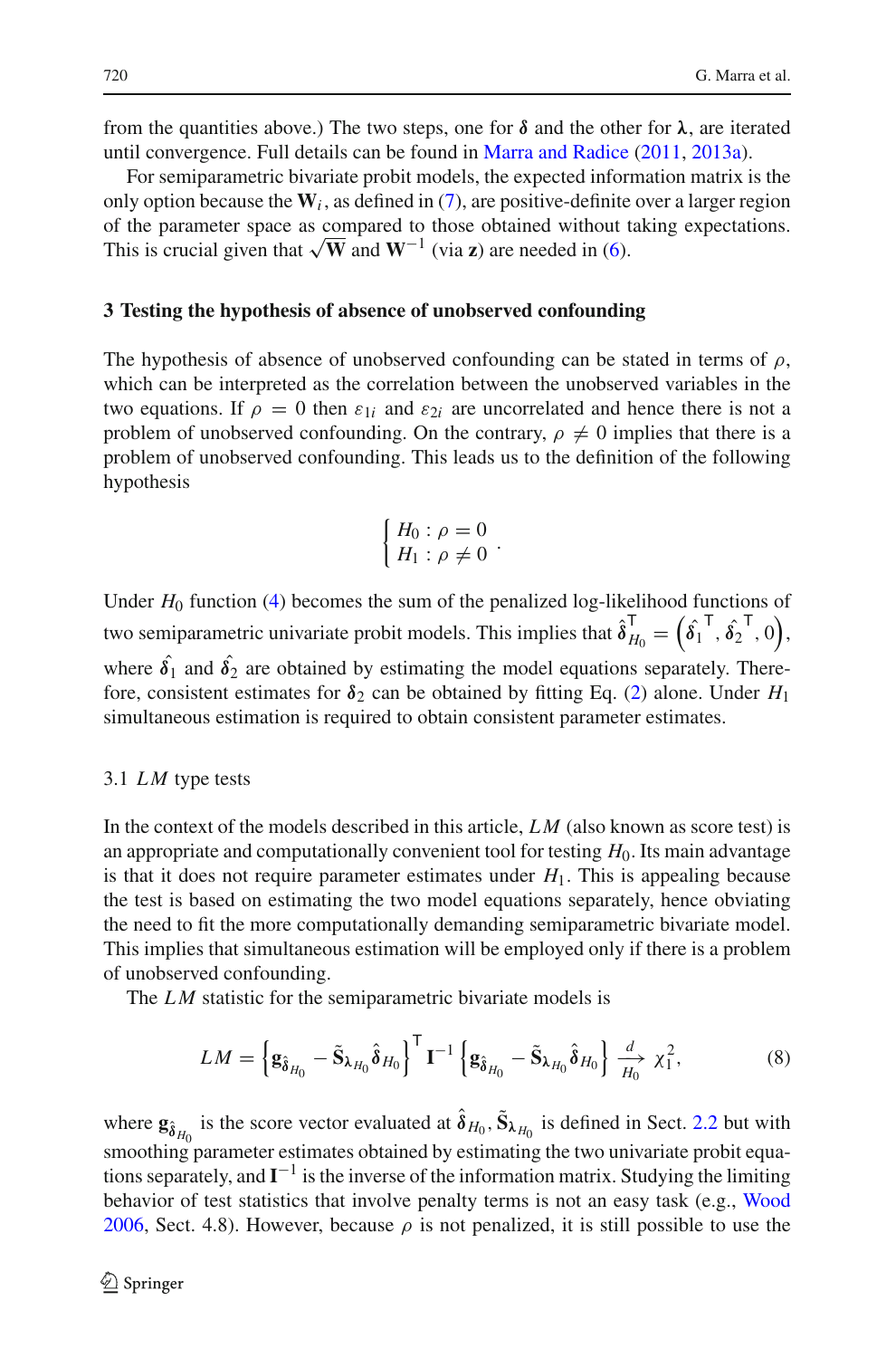classic result that *LM* has a  $\chi_1^2$  limiting distribution [\(Monfardini and Radice 2008](#page-27-5)). This can be seen by observing that  $\left\{ \mathbf{g}_{\hat{\boldsymbol{\delta}}_{H_0}} - \tilde{\mathbf{S}}_{\lambda_{H_0}} \hat{\boldsymbol{\delta}}_{H_0} \right\}^{\mathsf{T}} = \left\{ \mathbf{0}, \mathbf{0}, \partial \ell(\hat{\boldsymbol{\delta}}_{H_0}) / \partial \rho \right\}$  which results from evaluating the penalized score in  $\hat{\delta}_{H_0}$ .

Different estimation methods for **I** may lead to different finite sample size performances. In this paper, we consider:

- The observed information matrix  $-\mathcal{H}_{\hat{\delta}_{H_0}} + \tilde{S}_{\lambda_{H_0}}$  (this expression derives from the penalized score in [\(8\)](#page-6-1)). The test obtained using this matrix will be referred to as  $LM_{\mathcal{H}}$  for notational convenience.
- The expected information matrix  $\mathcal{I}_{\hat{\bm{\delta}}_{H_0}} + \tilde{\mathbf{S}}_{\lambda_{H_0}}$ . This test will be referred to as  $LM_{\mathcal{I}}$ .

The analytical expressions of **g**,  $\mathcal{I}$  and  $-\mathcal{H}$  for the recursive and sample selection bivariate probit models are not reported here to save space and are implemented in function LM.bpm() of the R package SemiParBIVProbit [\(Marra and Radice](#page-27-1) [2013b\)](#page-27-1).

For the recursive model, the expected information matrix becomes block diagonal under  $H_0$  (see "Appendix 1"). Hence,  $LM_{\mathcal{I}}$  can be simplified to

$$
LM_{\mathcal{I}} = -\left\{\frac{\partial \ell(\hat{\boldsymbol{\delta}}_{H_0})}{\partial \rho}\right\}^2 \mathbb{E}\left[\frac{\partial^2 \ell(\hat{\boldsymbol{\delta}}_{H_0})}{\partial \rho \partial \rho}\right]^{-1},\tag{9}
$$

<span id="page-7-0"></span>which is computationally convenient since it does not require the inversion of the information matrix. This result does not hold for the non-random sample selection case given the different structure of the information matrix.

Note that, to implement the *L M* type tests discussed above, we evaluate the score vector and information matrices at  $\hat{\delta}_{H_0}$  (obtained from the univariate fits). Therefore, the arc-tangent transform for  $\rho$  (used in the context of simultaneous equation estimation) is not required.

# 3.2 *W* test

The Wald test requires fitting the semiparametric bivariate model, hence it is not as advantageous as the *L M* test. However, such a test is widely used in the applied literature and therefore we consider it for comparison.

<span id="page-7-1"></span>*W* is based on estimating  $\rho$  and is given by

$$
\mathcal{W} = \frac{\hat{\rho}^2}{\text{Var}\left(\hat{\rho}\right)} \xrightarrow{d} \chi_1^2.
$$
 (10)

Var  $(\hat{\rho})$  is estimated using the diagonal element of the inverse of  $\mathcal{I}_{\hat{\delta}} + \tilde{S}_{\lambda}$  corresponding to  $\hat{\rho}$ . This test will be referred to as  $W_{\mathcal{I}}$ . In a semiparametric context this is the only option available. This is because model fitting can only be based on the expected information matrix, as explained in the final paragraph of Sect. [2.2.](#page-4-0) For the recursive model, Var  $(\hat{\rho})$  can be estimated using the simplification described in the previous section, i.e. Var  $(\hat{\rho}) = -1/\mathbb{E}[\partial^2 \ell(\hat{\delta})/\partial \rho \partial \rho]$ . Once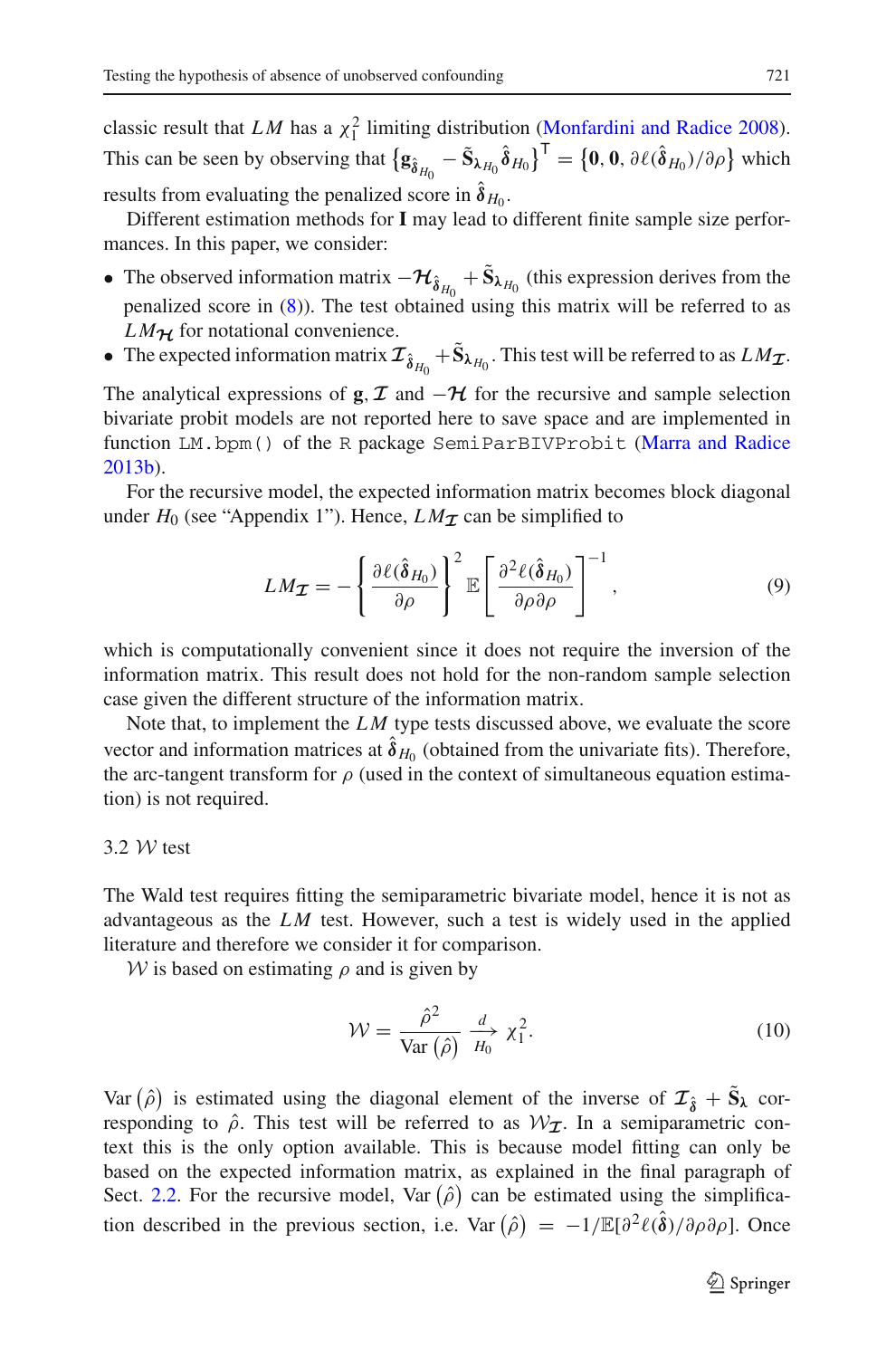again, this result does not hold for the non-random sample selection case. Because, in estimation, we make use of  $\rho^*$  rather than  $\rho$  (see Sect. [2.2\)](#page-4-0), using the delta method Var  $(\hat{\rho}) = 4$ Var  $(\hat{\rho}^*) \exp(2\hat{\rho}^*) / (\exp\{2\hat{\rho}^*\} + 1)^2$ .

The expected information matrix employed for computing Var  $(\hat{\rho})$  corresponds to the Bayesian covariance matrix typically used for constructing 'confidence' intervals for the terms of a penalized regression spline model (e.g., [Wood 2006](#page-27-2)). Such intervals have good *frequentist* coverage probabilities. This is because they include both a bias and variance component, a feature which is not shared by their frequentist counter-part; see [Marra and Wood](#page-26-19) [\(2012\)](#page-26-19) for full details. It may be argued that since  $\rho$  is not penalized the frequentist covariance matrix, given by  $I^{-1}(I-\tilde{S}_\lambda)I^{-1}$ , is also a sensible choice. Preliminary simulation evidence confirmed that Var  $(\hat{\rho})$  is estimated well by both covariance matrices. However, the Bayesian version is computationally convenient since it can be obtained as a byproduct of the estimation procedure described in Sect. [2.2.](#page-4-0)

Another commonly used test which requires fitting the bivariate model is the likelihood ratio  $(LR)$  test. Here, the statistic is given by twice the difference of the model log-likelihoods under  $H_1$  and  $H_0$ , and has a  $\chi_1^2$  limiting distribution for parametric models [\(Monfardini and Radice 2008](#page-27-5)). In the current context, we are however faced with a difficulty which inhibits the use of this approach for testing *H*0. Specifically, in the semiparametric case the number of degrees of freedom for *L R* is not guaranteed to be equal to 1, and can in fact be a positive or negative real value. For instance, if simultaneous estimation of the two equations leads to a model with edf (defined in Sect. [2.2\)](#page-4-0) equal to 18.37 and estimating the equations separately yields a model with edf equal to 20.23 then the number of degrees of freedom for *L R* is −1.86; the amount of smoothness required for the smooth functions of a model fitted via simultaneous estimation is likely to be different from that required when the equations are estimated separately. The same issue has been found when comparing generalized additive models (e.g., [\(Wood 2006,](#page-27-2) Sect. 4.10). It is not clear whether *L R* can be rigorously extended to this context and further research is required.

### <span id="page-8-0"></span>**4 Simulations**

To compare the finite sample size properties of the  $LM$  and  $W$  tests discussed in the previous section, we conducted simulation studies under correct and incorrect specification of both semiparametric bivariate probit models, with and without ER. The size and power of each test were calculated as the proportions of rejections based on simulation replications. All computations were performed in the R environment [\(R Development Core Team 2013](#page-27-6)[\)](#page-27-1) [using](#page-27-1) [the](#page-27-1) [package](#page-27-1) SemiParBIVProbit (Marra and Radice [2013b\)](#page-27-1).

The next sections provide details on the simulation and model fitting settings. The most salient features of the simulation results are then discussed. We present the endogeneity and non-random sample selection cases separately, starting with the former. Note that the study design detailed in Sects. [4.1.1](#page-9-0) and [4.2.1](#page-12-0) extends the simulation study of [Monfardini and Radice](#page-27-5) [\(2008](#page-27-5)) to recognize the specific challenges that arise when there are nonlinear response-covariate relationships.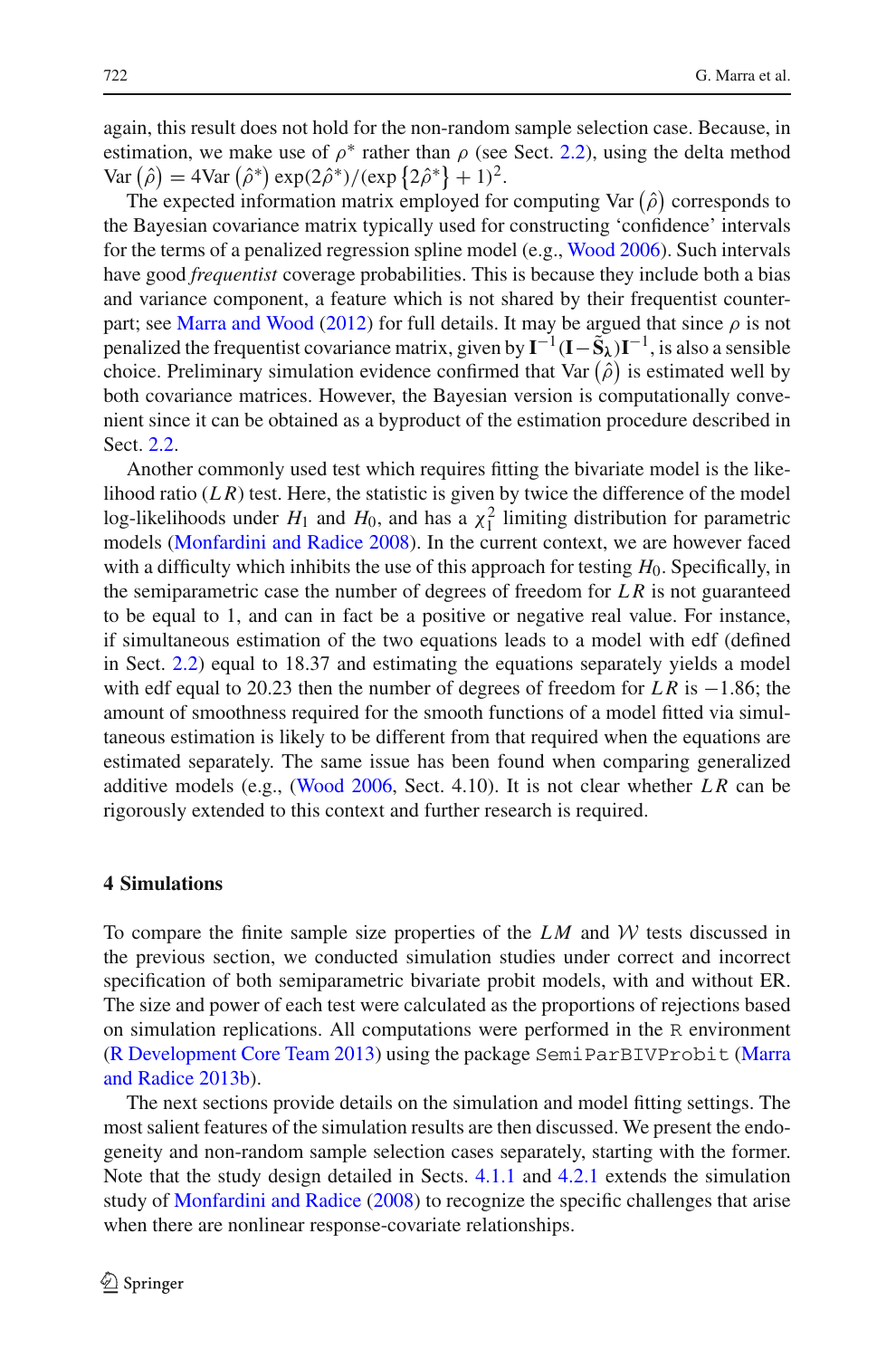<span id="page-9-1"></span>

|                                                                                      |               |               | Parametric components |                           |            | Smooth components |            |            |            |    |    |
|--------------------------------------------------------------------------------------|---------------|---------------|-----------------------|---------------------------|------------|-------------------|------------|------------|------------|----|----|
|                                                                                      | $\theta_{10}$ | $\theta_{11}$ | $\theta_{20}$         | $\theta_{21}$ $\vartheta$ | $\gamma_1$ | $\gamma_2$        | $\gamma_3$ | $\gamma_4$ | $\gamma_5$ | Y6 | Y7 |
| Setting 1 0.32 1.25 0.25 1.00 0.75 0.90 3.00 0.35 0.75 2.00 0.25 1.00                |               |               |                       |                           |            |                   |            |            |            |    |    |
| Setting 2  0.01 -1.31 -0.29 -0.37  0.49  0.24  2.61  0.60  0.28 -2.62  0.43 -0.63    |               |               |                       |                           |            |                   |            |            |            |    |    |
| Setting $3 -0.55$ 0.17 0.10 0.93 0.03 $-0.65$ 3.10 $-0.67$ $-0.07$ 0.41 0.29 $-0.18$ |               |               |                       |                           |            |                   |            |            |            |    |    |

**Table 1** Parameter value sets for the DGPs in the endogeneity and non-random sample selection cases

# 4.1 Endogeneity

### <span id="page-9-0"></span>*4.1.1 Design of the experiments*

Our experiments were based on two different data generating processes (DGPs): DGP1 and DGP2. In DGP1, the specification of the semiparametric recursive bivariate probit model contained main effects only, whereas in DGP2 an interaction term between the endogenous binary variable and a continuous regressor was also considered. That is,

$$
y_{1i}^* = \theta_{10} + \theta_{11}m_{1i} + f_1(z_{1i}) + f_3(z_{2i}) + \varepsilon_{1i}
$$
  
\n
$$
y_{2i}^* = \theta_{20} + \vartheta y_{1i} + \theta_{21}m_{1i} + f_2(z_{1i}) + \varepsilon_{2i}
$$
\n(11)

<span id="page-9-3"></span><span id="page-9-2"></span>and

$$
y_{1i}^* = \theta_{10} + \theta_{11}m_{1i} + f_1(z_{1i}) + f_3(z_{2i}) + \varepsilon_{1i}
$$
  
\n
$$
y_{2i}^* = \theta_{20} + \theta_{21}m_{1i} + (1 - y_{1i})f_2(z_{1i}) + y_{1i}f_4(z_{1i}) + \varepsilon_{2i}
$$
\n(12)

where the binary outcomes  $y_{1i}$  and  $y_{2i}$  were determined according to the rules described in Sect. [2.1.](#page-3-3) The smooth functions were  $f_1(z_{1i}) = \gamma_1[z_{1i}^{2.5} + \exp{\gamma_2(z_{1i} - \gamma_1(z_{1i}))}]$  $f_2(z_1i) = \gamma_4(\gamma_5 \exp(z_{1i}) - z_{1i}^3), f_3(z_{2i}) = \gamma_6 z_{2i}$  and  $f_4(z_{1i}) = \gamma_7 \sin(\pi z_{1i}).$ For both DGPs, we used three different parameter vector settings (see Table [1\)](#page-9-1). These values were obtained randomly from a standardized normal distribution.

We also considered a variant of DGP2, for the three settings, useful to test what happens in the situation of distributional misspecification. Specifically, we generated data assuming uncorrelated gamma errors with shape and scale parameters equal to 2. This was achieved using rgamma(). The sample sizes considered were 1,000 and 4,000. Each design was replicated 1,000 times.

#### *4.1.2 Fitting details*

Let the two model equations be equal to

eq1 <- y1  $\degree$  m1 + s(z1) + s(z2) eq2 <-  $y2 \tilde{y}1 + m1 + s(z1)$ for DGP1 and eq1 <- y1  $\degree$  m1 + s(z1) + s(z2) eq2 <-  $y2 \sim y1 + m1 + s(z1, by = y1)$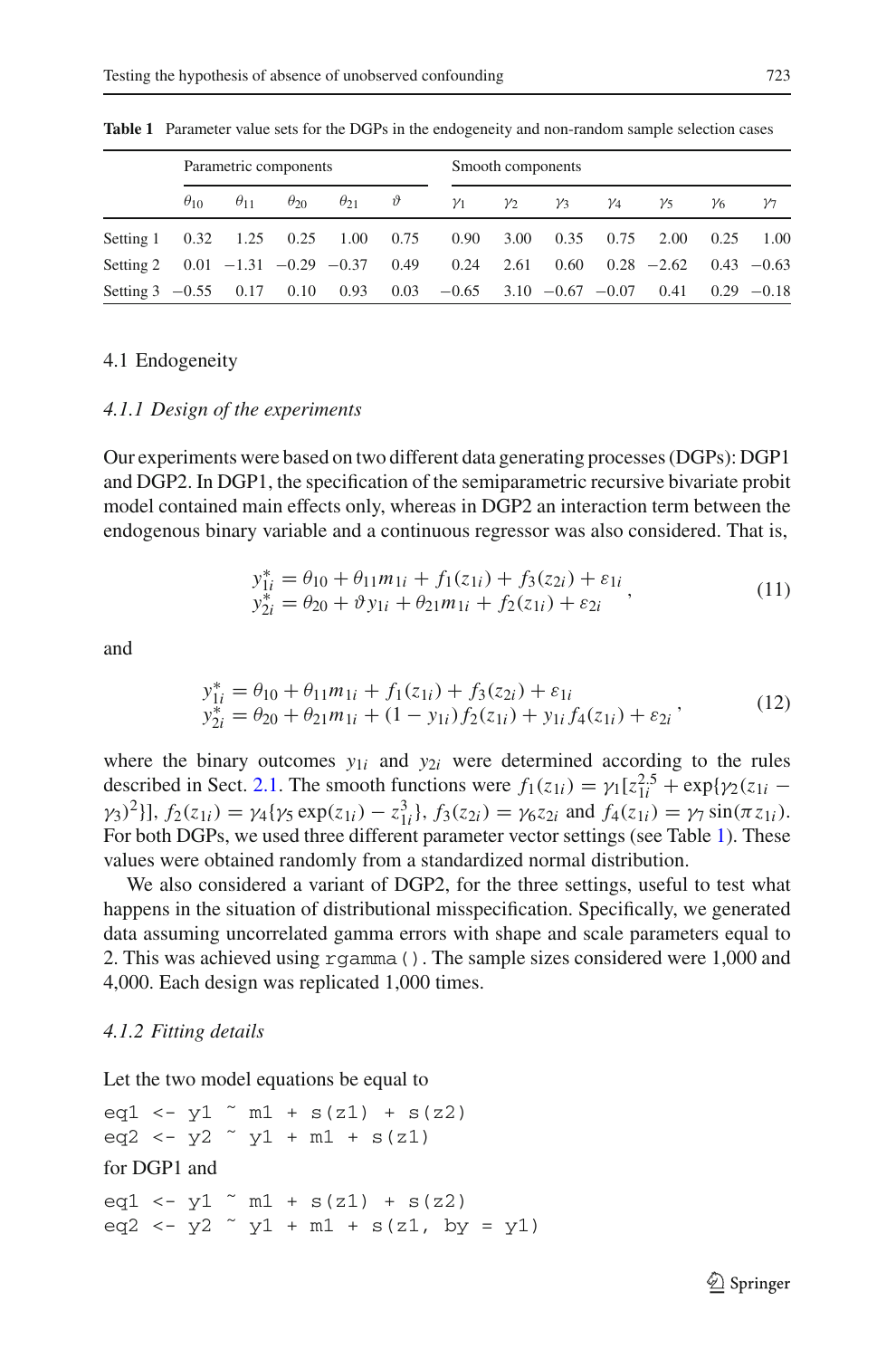for DGP2. s() indicates that a smooth component is being used, and the by option is to allow the smooth to interact with a parametric term. Variables  $y1$ ,  $y2$ ,  $m1$ , z1 and z2 refer to  $y_{1i}$ ,  $y_{2i}$ ,  $m_{1i}$ ,  $z_{1i}$  and  $z_{2i}$ . Using rmvnorm() in the package mytnorm, regressors  $m_{1i}$ ,  $z_{1i}$  and  $z_{2i}$  were obtained from a matrix of dimensions  $n \times 3$  whose columns, called say reg1, reg2 and reg3, were generated from a multivariate normal distribution with zero means and covariance matrix characterized by correlations equal to 0.5 and variances equal to 1.  $\text{req1}$  and  $\text{req2}$  were then transformed using round() and pnorm(), respectively, to generate binary and uniform covariates. Note that the specifications for eq1 and eq2 are consistent with Eqs. [\(11\)](#page-9-2) and [\(12\)](#page-9-3).

*p* values for  $LM_{\mathcal{H}}$  and  $LM_{\mathcal{I}}$  were calculated using LM.bpm() from SemiPar BIVProbit. That is,

```
LM.bpm(eq1, eq2, data, FI = FALSE)
LM.bpm(eq1, eq2, data, FI = TRUE)
```
corresponding to  $LM_{\mathcal{H}}$  and  $LM_{\mathcal{I}}$ , respectively. data is a data frame containing the variables in the two equations generated according to the DGPs described in the previous section. *p* values for  $W_{\mathcal{I}}$  were calculated using  $\hat{\rho}$  and Var  $(\hat{\rho})$  obtained from the output produced by SemiParBIVProbit(). That is,

```
outE <- SemiParBIVProbit(eq1, eq2, data, ...)
V <- outE$Vb
rho.s <- outE$fit$argument[dim(V)[2]]
rho \leftarrow tanh(rho.s)
var.rho.s \leftarrow V[dim(V)[2], dim(V)[2]var.rho <- 4*var.rho.s*exp(2*rho.s)/(exp(2*rho.s)+1)^2pchisq(rhoˆ2/var.rho, 1, lower.tail = FALSE)
```
The smooth components of the semiparametric models were represented using penalized thin plate regression splines with basis dimensions equal to 10 and penalties based on second-order derivatives [\(Wood 2006](#page-27-2), pp. 154–160).

Regarding model misspecification, for DGP2, we generated data using gamma errors and employed the same tests. We also considered a scenario with functional form misspecification where the model equation for *y*<sup>2</sup> did not include the interaction term.

# <span id="page-10-0"></span>*4.1.3 Monte Carlo results*

*Empirical size* Table [2](#page-11-0) provides rejection frequencies produced under  $H_0$ :  $\rho = 0$ and correct model specification using the three test statistics considered in this paper. Results are reported for the three typical critical values. The findings for the two DGPs share some important features, for the three settings.  $LM_{\mathcal{H}}$  exhibits empirical sizes that are overall close to the nominal values.  $LM_{\tau}$  and  $W_{\tau}$  yield unsatisfactory size results; the former under-rejects whereas the latter over-rejects. The good performance of  $LM_{\mathcal{H}}$  is important for practitioners wishing to test the hypothesis of absence of unobserved confounding without coping with simultaneous estimation. In the current context,  $-\mathcal{H}$  is a more adequate measure than  $\mathcal I$  for estimating the information matrix.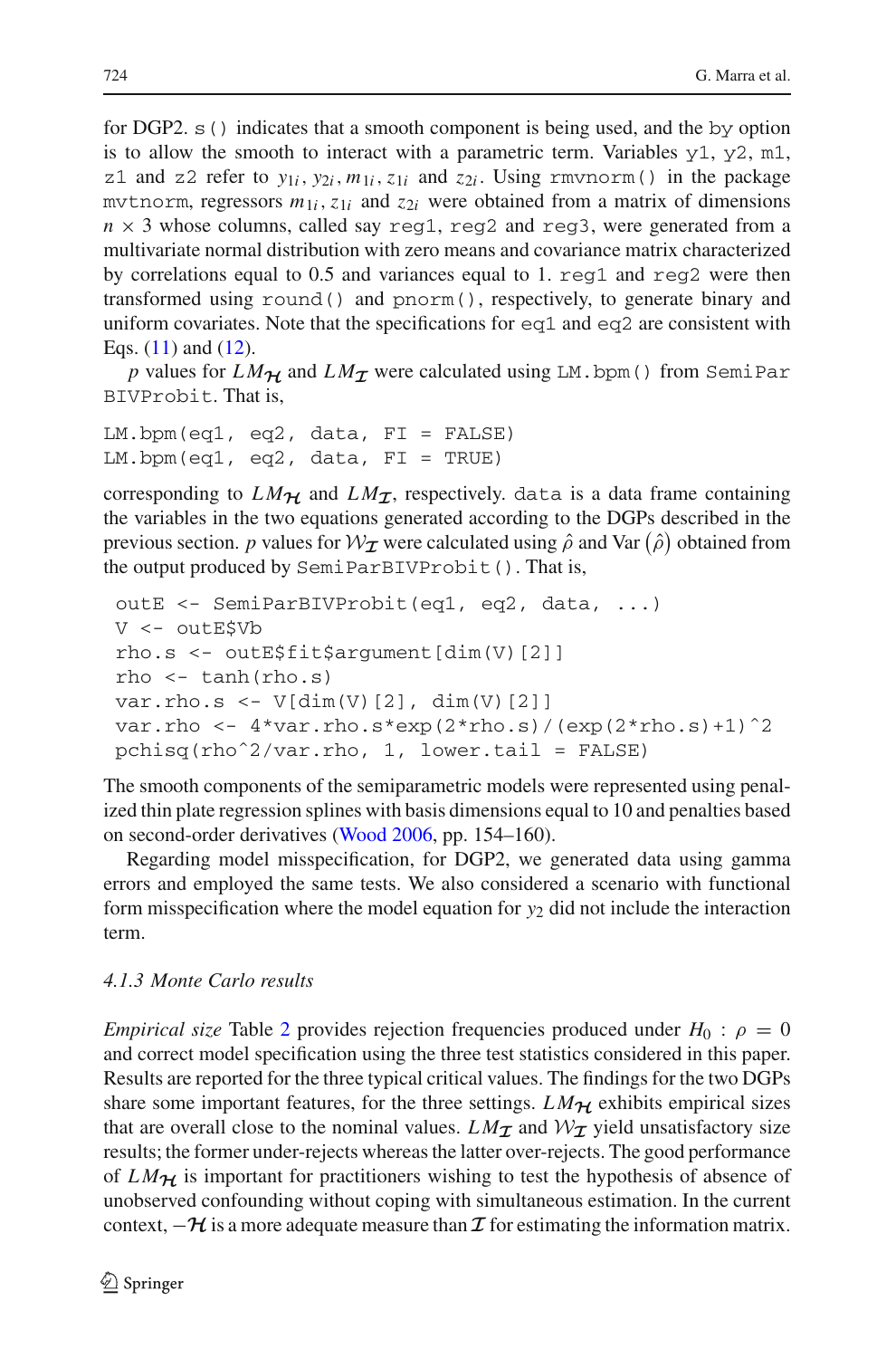|                  | $\overline{a}$<br>$\alpha(\%)$ | Setting         |                  |               | Setting 2 |                    |            | Setting 3       |            |            |
|------------------|--------------------------------|-----------------|------------------|---------------|-----------|--------------------|------------|-----------------|------------|------------|
|                  |                                | HWT             | <b>IMT</b>       | $\frac{1}{2}$ | LMH       | <b>TWT</b>         | $z_{\chi}$ | <b>HWT</b>      | <b>IMT</b> | $z_{\chi}$ |
| DGPI             | $\odot$                        | 1.7             |                  | 29.6          | 1.7       |                    | 16.2       | 1.5             | 0.00       | 22.5       |
|                  |                                | 6.8             | 0.0              | 42.7          | 6.9       |                    | 27.7       | 6.0             | 0.00       | 35.1       |
|                  |                                | 11.4            | 0.2              | 49.1          | 1.9       |                    | 36.6       | Ξ               | 0.00       | 43.6       |
|                  | 600<br>4                       | 0.8             |                  | 27.4          | 1.3       | $\overline{0}$ .   | Ξ          | 0.9             | 0.00       | 20.9       |
|                  |                                | $4.7$           | $\overline{0}$ . | 40.8          | 4.5       | $\overline{0}$ .   | 23.5       | $\overline{51}$ | 0.00       | 33.2       |
|                  |                                | 9.4             | $\rm{C}$         | 48.5          | 9.6       | 0.6                | 33.3       | 10.4            | 0.00       | 41.2       |
| DGP <sub>2</sub> | 600                            | $1.8\,$         | 0.0              | 29.2          | 1.3       | 0.0                | 16.0       | $1.8\,$         | 0.00       | 20.9       |
|                  |                                | $\overline{61}$ | 0.0              | 42.1          | 6.7       | $\overline{0}$     | 27.3       | 4.8             | 0.00       | 35.2       |
|                  |                                | 10.4            | $\overline{0}$ . | 50.8          | 12.2      | $\ddot{0}$ .       | 35.1       | 9.6             | 0.02       | 42.8       |
|                  | 4000                           | 1.7             | $\overline{0.0}$ | 27.6          | 1.0       | $_{\odot}^{\circ}$ | 11.9       | 0.8             | 0.00       | 19.6       |
|                  |                                | 5.4             | 0.0              | 41.8          | 5.2       | 0.0                | 23.4       | 5.1             | 0.00       | 31.4       |
|                  |                                | 9.4             | 0.0              | 49.5          | 9.8       | 0.5                | 31.0       | 9.3             | 0.00       | 40.7       |

<span id="page-11-0"></span>Table 2 Size results (in %) for the endogeneity case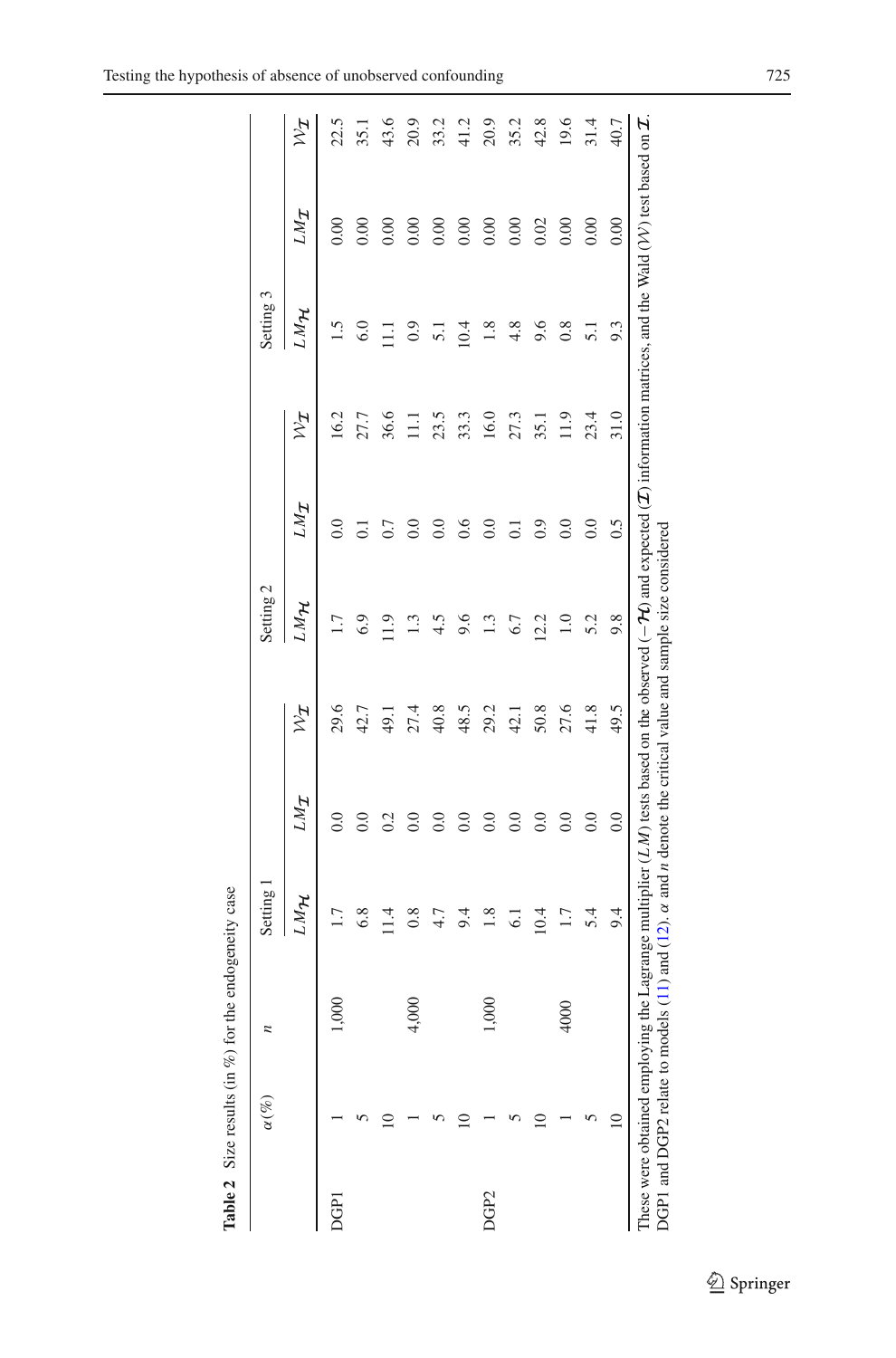[Monfardini and Radice](#page-27-5) [\(2008](#page-27-5)) found the same for parametric recursive bivariate probit models. This has also been confirmed in other contexts by [Maldonado and Greenland](#page-26-20) [\(1994\)](#page-26-20) and [Louis](#page-26-21) [\(1982](#page-26-21)). In a notable article, [Efron and Hinkley](#page-26-22) [\(1978](#page-26-22)) argued that the observed information should be used in preference to the expected information on the grounds that the former is 'closer to the data' whereas the latter is an a priori expectation. They showed this by using an appropriate ancillary statistic. The main practical limitation of their theoretical argument is the reliance on an ancillary statistic, which is often hard to specify in complex models such as the ones considered in this article. H[owever,](#page-26-24) [there](#page-26-24) [are](#page-26-24) [other](#page-26-24) [examples](#page-26-24) [\(see](#page-26-24) [Cavanaugh and Shumway](#page-26-23) [\(1996](#page-26-23)), Cao and Spall [\(2009\)](#page-26-24) and references therein) where the expected information may more accurately estimate the true information. It emerges from the literature that there is not clear theoretical evidence about the superiority of  $-\mathcal{H}$  on  $\mathcal I$  (or vice versa) and that further research is needed towards this direction.

The performance of  $LM_{\tau}$  and  $W_{\tau}$  suggests that using  $\tau$  underestimates the variability of  $\hat{\rho}$ , hence causing them to produce zero and very high rejection frequencies, respectively. Note that the opposite rejection frequencies of the two tests is attributed to the way  $-\mathbb{E}\left[\frac{\partial^2 \ell}{\partial \rho \partial \rho}\right]$  enters the statistics, which can be easily verified by looking at [\(9\)](#page-7-0) and [\(10\)](#page-7-1).

*Empirical power* For DGP1 and DGP2 we evaluated the empirical power of  $LM_{\mathcal{H}}$  for  $\rho = \{0.1, 0, 2, 0.3, 0.4, 0.5, 0.6, 0.7, 0.8, 0.9\}$  $\rho = \{0.1, 0, 2, 0.3, 0.4, 0.5, 0.6, 0.7, 0.8, 0.9\}$  $\rho = \{0.1, 0, 2, 0.3, 0.4, 0.5, 0.6, 0.7, 0.8, 0.9\}$ . Power curves are presented in Figs. 1 and [2.](#page-14-0)  $LM_{\mathcal{H}}$  gives overall satisfactory results for all settings. Obviously the power improves as both  $n$  and  $\rho$  increase.

*Empirical size under misspecification* We applied *L M<sup>H</sup>* to data generated according to model [\(12\)](#page-9-3) with gamma errors. We also considered the situation of data generated according to model [\(12\)](#page-9-3) with normal errors but using the test based on a misspecified functional form (i.e., the interaction term was omitted from the model). Size results are reported in Table [3](#page-15-0) (see ER case). The results for setting 1 are not as good as those obtained under no misspecification but still reasonable. However, under settings 2 and 3 the sizes are overestimated. To gain more evidence, we considered other parameter sets; the results lead to similar conclusions (see "Appendix 2", Table [7\)](#page-24-0). Overall, this suggests that under misspecification the performance of  $LM_{\mathcal{H}}$  worsens and the good results produced for setting 1 are due to sampling variability rather than to the robustness of the test.

We also assessed the effectiveness of  $LM_{\mathcal{H}}$  when the ER does not hold. Results are reported in Table [3](#page-15-0) (see non-ER case). Overall, the test performs poorly. Comparing the ER and non-ER results, under misspecification,  $LM_{\mathcal{H}}$  performs better when the ER holds, although it still has high rejection frequencies.

# 4.2 Non-random sample selection

#### <span id="page-12-0"></span>*4.2.1 Design of the experiments*

Similarly to the endogeneity case, the sampling experiments were based on the two different DGPs: DGP3 and DGP4. In DGP3 the specification of the semiparametric sample selection bivariate probit model contained main effects only, whereas DGP4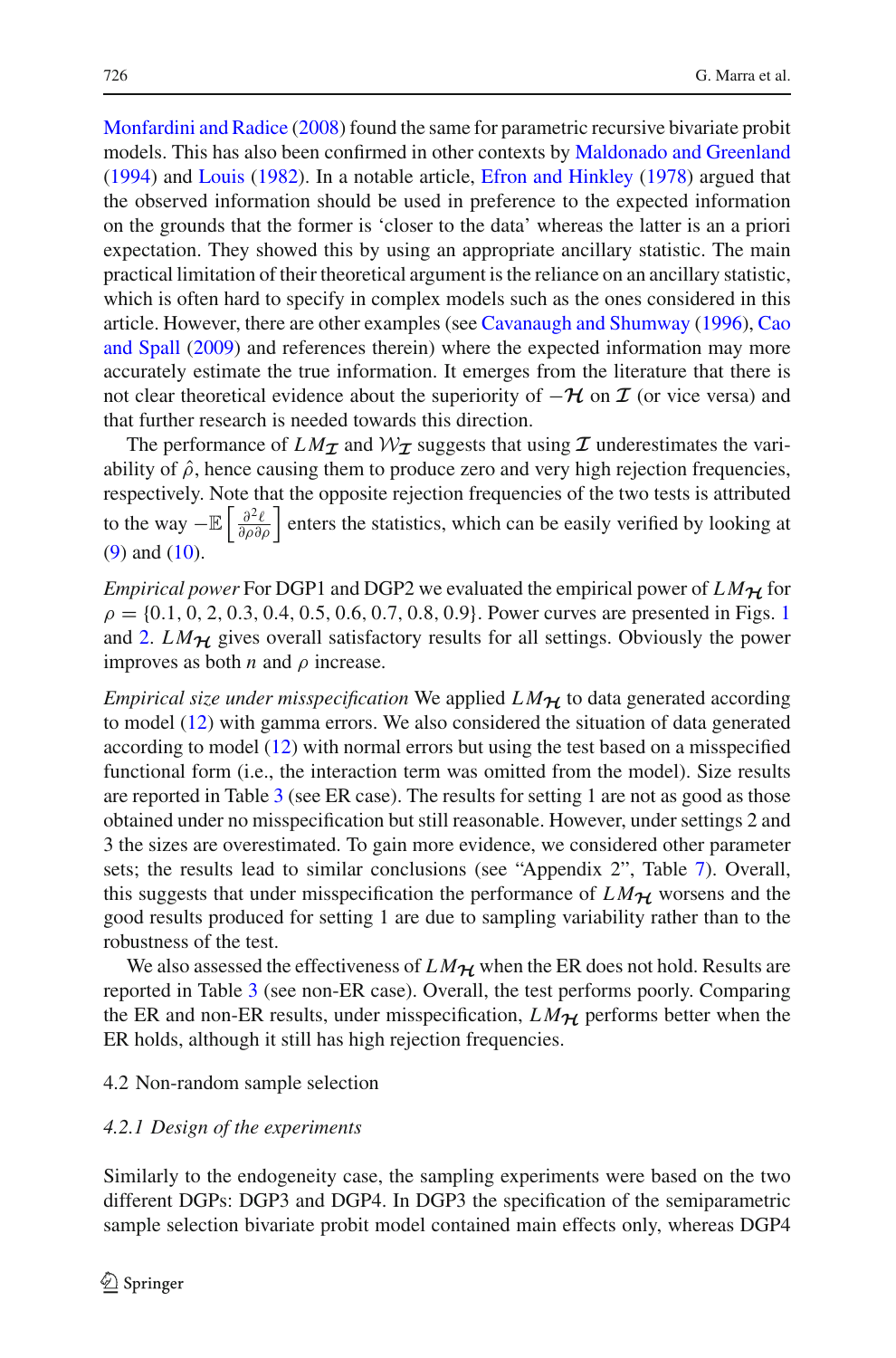

<span id="page-13-0"></span>**Fig. 1** Power curves for  $LM_{\mathcal{H}}$  obtained under DGP1 and the three settings described in Sect. [4.1.1.](#page-9-0) The *solid*, *dashed* and *dotted lines* represent curves at the 10, 5 and 1% significance levels, respectively

<span id="page-13-1"></span>also contained an interaction term between two regressors. That is,

$$
y_{1i}^* = \theta_{10} + \theta_{11} m_{1i} + f_1(z_{1i}) + f_3(z_{2i}) + \varepsilon_{1i} \n y_{2i}^* = \theta_{20} + \theta_{21} m_{1i} + f_2(z_{1i}) + \varepsilon_{2i}
$$
\n(13)

<span id="page-13-2"></span>and

$$
y_{1i}^* = \theta_{10} + \theta_{11}m_{1i} + f_1(z_{1i}) + f_3(z_{2i}) + \varepsilon_{1i}
$$
  
\n
$$
y_{2i}^* = \theta_{20} + (1 - m_{1i})f_2(z_{1i}) + m_{1i}f_4(z_{1i}) + \varepsilon_{2i}
$$
\n(14)

where the binary outcomes  $y_{1i}$  and  $y_{2i}$  were determined according to the rules described in Sect. [2.1.](#page-3-3) For both DGPs, we considered the three different parame-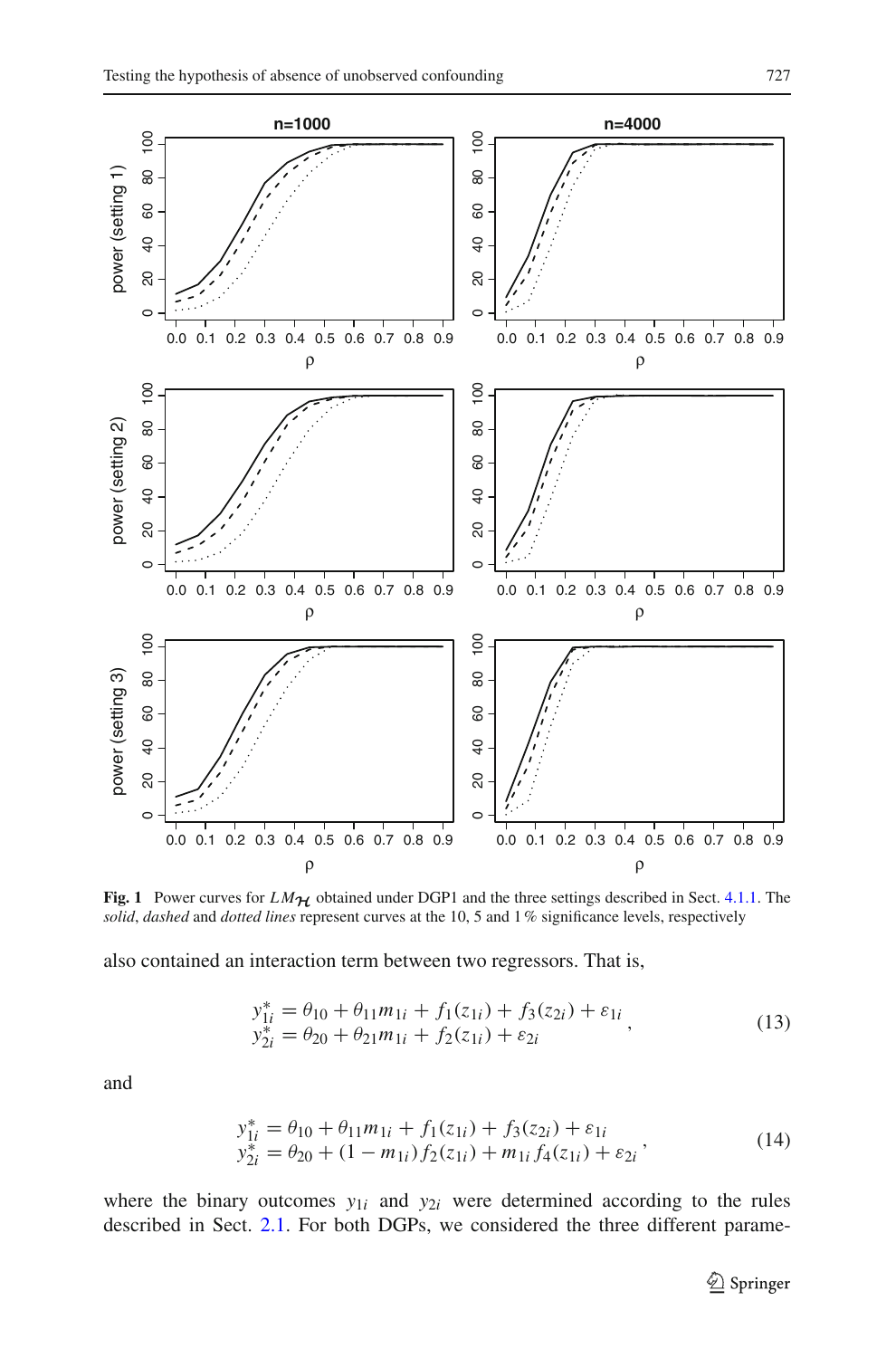

<span id="page-14-0"></span>**Fig. 2** Power curves for  $LM_{\mathcal{H}}$  obtained under DGP2 and the three settings described in Sect. [4.1.1.](#page-9-0) The *solid*, *dashed* and *dotted lines* represent curves at the 10, 5 and 1% significance levels, respectively

ter settings reported in Table [1.](#page-9-1) We also considered a variant of DGP4, useful to test what happens in the situation of distributional misspecification. As before, we generated data assuming uncorrelated gamma errors with shape and scale parameters equal to 2. The sample sizes considered were 1,000 and 4,000. Each design was replicated 1,000 times.

# *4.2.2 Fitting details*

We specified the two model equations

eq3 <-  $y1$   $\degree$  m1 +  $s(z1)$  +  $s(z2)$ eq4 <-  $y2$   $\sim$  m1 + s(z1)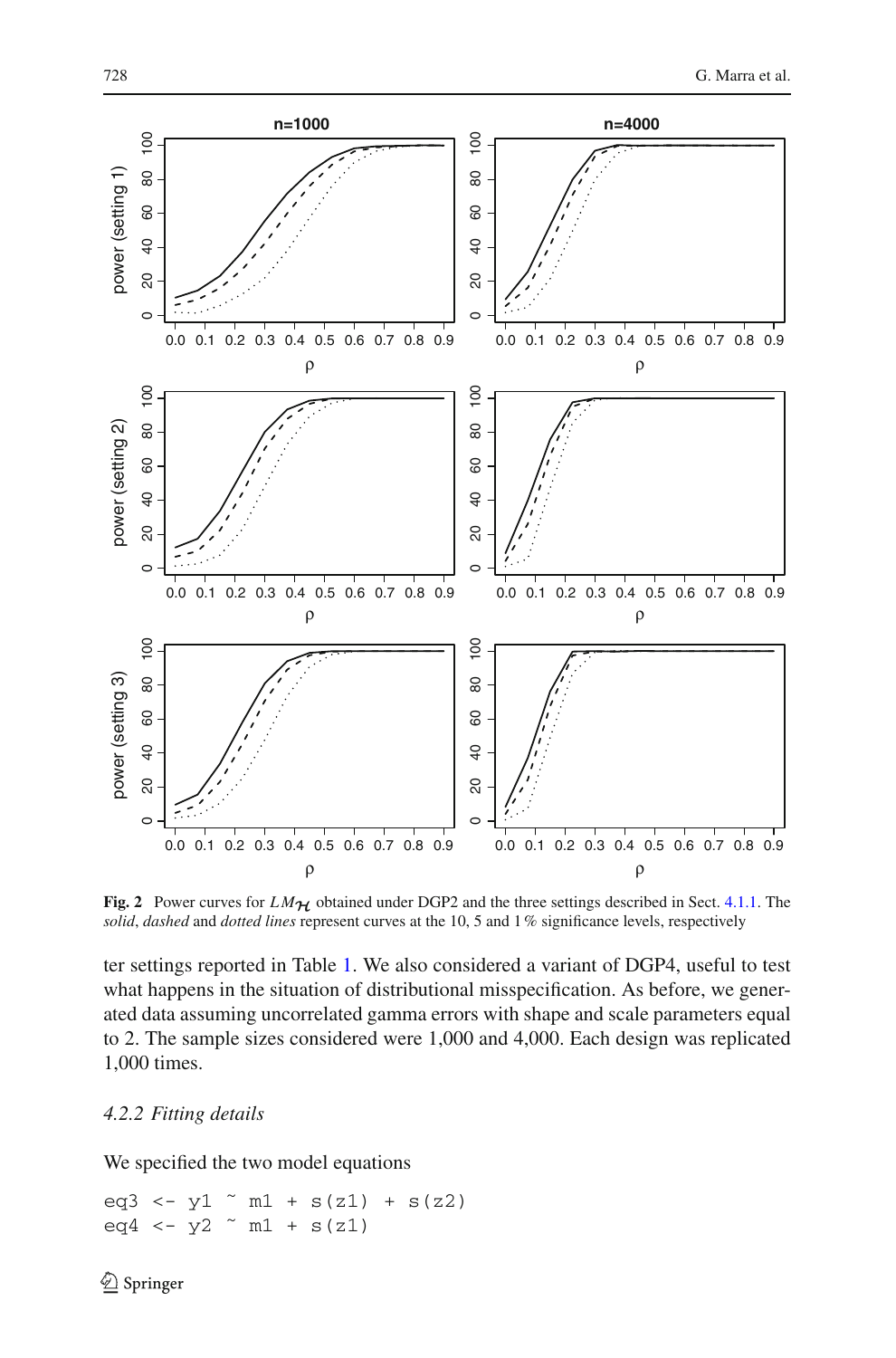|        | <b>Table 3</b> Size results $(in %) for$ |         |                     | LM $\eta$ in the endogeneity case under the scenarios of no misspecification and misspecified error distribution and functional form   |                 |                    |                      |                 |                  |           |           |
|--------|------------------------------------------|---------|---------------------|----------------------------------------------------------------------------------------------------------------------------------------|-----------------|--------------------|----------------------|-----------------|------------------|-----------|-----------|
|        | $\alpha(\%)$                             |         | No misspecification |                                                                                                                                        |                 | Error distribution |                      |                 | Functional form  |           |           |
|        |                                          |         | Setting             | Setting 2                                                                                                                              | Setting 3       | Setting            | Setting <sub>2</sub> | Setting         | Setting          | Setting 2 | Setting 3 |
| 臣      |                                          |         | 1.8                 | 1.3                                                                                                                                    | 1.8             | 4.9                | 1.9                  | 1.8             | $\Xi$            | 2.8       | 2.3       |
|        |                                          |         | 6.1                 | $6.7$                                                                                                                                  | 4.8             | 10.2               | 7.7                  | 7.8             | 8.6              | 7.6       | 7.4       |
|        |                                          |         | 10.4                | 12.2                                                                                                                                   | 9.6             | 15.2               | 13.0                 | 13.1            | 10.2             | 14.7      | 13.5      |
|        |                                          | 4,000   | 1.7                 | 1.0                                                                                                                                    | 0.8             | 1.2                | 2.2                  | 2.0             | 1.5              | 2.4       | 2.9       |
|        |                                          |         | 5.4                 | 5.2                                                                                                                                    | $\overline{51}$ | 6.2                | 8.5                  | $\overline{71}$ | 5.3              | 9.0       | 8.4       |
|        |                                          |         | 9.4                 | 9.8                                                                                                                                    | 9.3             | 10.3               | 12.6                 | 13.3            | 8.8              | 15.3      | 14.3      |
| Non-ER |                                          | 001,000 | 56.2                | 7.3                                                                                                                                    | 13.3            | 23.4               | 23.3                 | 8.2             | 3.9              | 12.1      | 4.5       |
|        |                                          |         | 62.5                | 13.3                                                                                                                                   | 19.3            | 31.8               | 31.9                 | 15.6            | $\overline{8.1}$ | 27.6      | 9.7       |
|        |                                          |         | 66.8                | 19.2                                                                                                                                   | 23.6            | 37.5               | 35.8                 | 21.3            | 19.5             | 42.9      | 19.8      |
|        |                                          | 4,000   | 59.7                | 8.9                                                                                                                                    | 12.2            | 47.2               | 16.6                 | 9.7             | 3.1              | 38.8      | 4.9       |
|        |                                          |         | 65.2                | 16.9                                                                                                                                   | 17.4            | 60.0               | 23.5                 | 18.6            | 7.8              | 66.0      | 9.8       |
|        | $\approx$                                |         | 70.5                | 23.1                                                                                                                                   | 21.2            | 66.3               | 30.4                 | 25.3            | 18.9             | 77.4      | 20.0      |
|        |                                          |         |                     | Data were generated using model (12) of DGP2. Non-ER refers to the case in which $z_{21}$ (z2) is not included in the first Eq. (eq.1) |                 |                    |                      |                 |                  |           |           |

<span id="page-15-0"></span>

| ï                |
|------------------|
|                  |
|                  |
|                  |
|                  |
|                  |
|                  |
|                  |
|                  |
|                  |
|                  |
|                  |
|                  |
|                  |
|                  |
|                  |
| ׇ֚֓              |
|                  |
|                  |
|                  |
|                  |
|                  |
|                  |
|                  |
|                  |
|                  |
|                  |
| ì                |
|                  |
|                  |
|                  |
|                  |
|                  |
|                  |
|                  |
| ֠                |
| ֚֚֚֬             |
|                  |
|                  |
|                  |
|                  |
|                  |
|                  |
|                  |
|                  |
|                  |
| i                |
|                  |
| ł                |
| j<br>ì<br>í<br>J |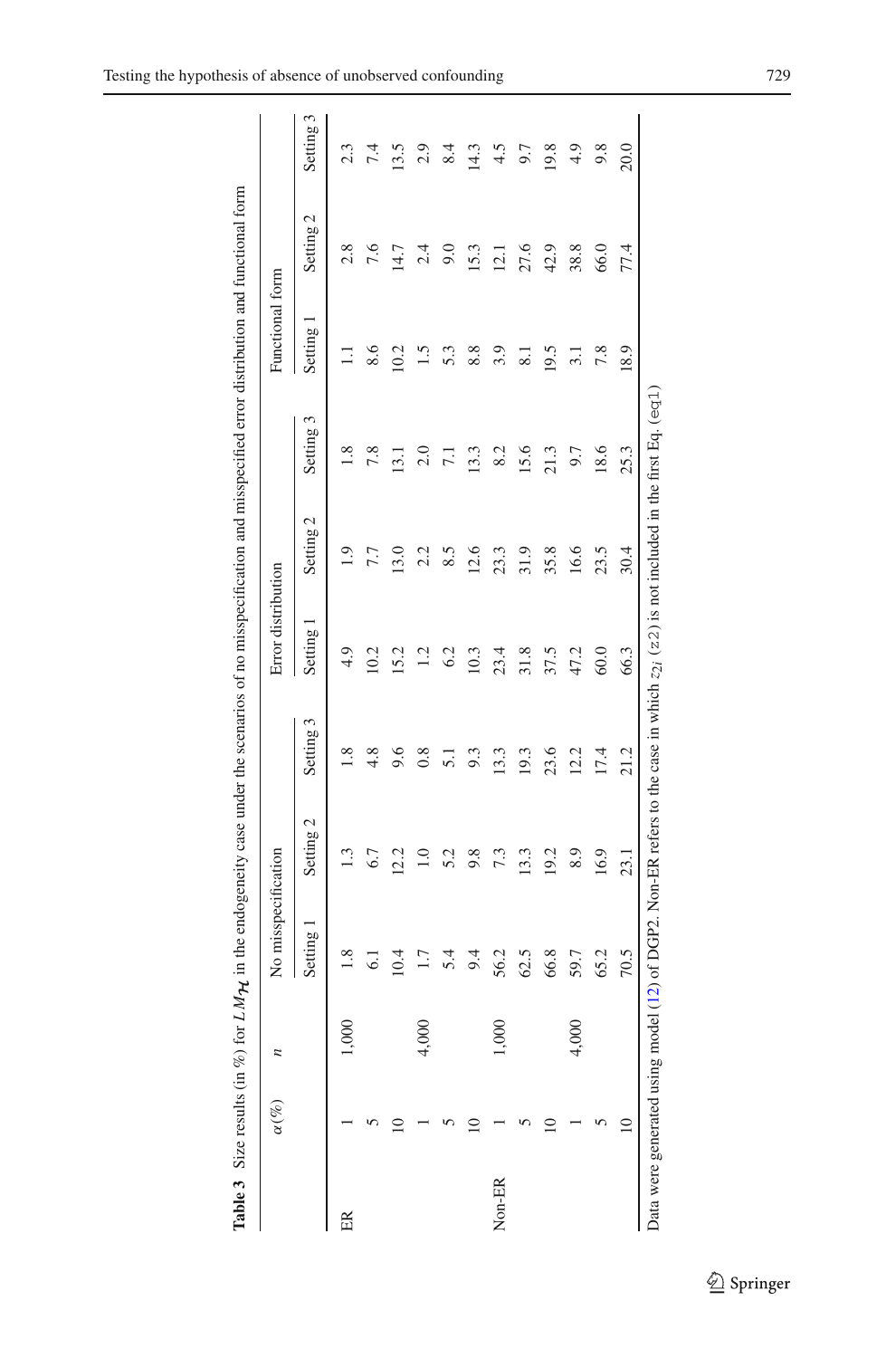for DGP3 and

eq3 <- y1  $\degree$  m1 + s(z1) + s(z2)  $eq4 \le -y2 \approx m1 + s(z1, by = m1)$ 

for DGP4. *p* values for  $LM_{\mathcal{H}}$  and  $LM_{\mathcal{I}}$  were calculated using

LM.bpm(eq3, eq4, data, FI = FALSE, selection = TRUE) LM.bpm(eq3, eq4, data, FI = TRUE, selection = TRUE)

where selection was set to TRUE to use the tests for the sample selection model case. *p* values for  $W_I$  were calculated using the quantities  $\hat{\rho}$  and Var  $(\hat{\rho})$ obtained from the output produced by SemiParBIVProbit (eq3, eq4, data, selection = TRUE).

In line with the endogeneity case, for DGP4, we generated data using gamma errors and employed the same tests. We also considered a scenario with functional form misspecification where the model equation for  $y_2$  did not include the interaction term.

### *4.2.3 Monte Carlo results*

Because the conclusions in this section are similar to those obtained in Sect. [4.1.3,](#page-10-0) we only report some of the results; "Appendix 2" contains the full set of results.

Regarding the empirical sizes,  $LM_{\mathcal{H}}$  performs well, whereas the tests based on  $\mathcal I$ perform poorly (see Table [4\)](#page-17-0). The good performance of  $LM_{\mathcal{H}}$  is also confirmed by the power results reported in Figs. [3](#page-18-0) and [4](#page-19-0) in "Appendix B".

As for model misspecification, the same conclusions as those for the endogeneity case are reached here; under functional and distributional misspecification the performance of  $LM_{\mathcal{H}}$  worsens (see Table [8,](#page-25-0) ER case, "Appendix 2"). Also, the test's performance is poor in the absence of ER and is slightly better in the presence of ER. The main findings of our simulation study can be summarized as follows. 1)  $LM_{H}$ yields close to nominal empirical sizes and strongly outperforms the tests based on the expected information.  $LM_{\mathcal{I}}$  and  $W_{\mathcal{I}}$  are characterized by zero and very high rejection frequencies, respectively. 2)  $LM_{\mathcal{H}}$  produces satisfactory power results which improve as *n* and  $\rho$  increase. 3) Under misspecification, the performance of  $LM_{\mathcal{H}}$  worsens. 4) When the ER does not hold, the test is not reliable. 5) The good performance of  $LM_{H}$ is important for practitioners wishing to test the hypothesis of absence of unobserved confounding without coping with simultaneous estimation.

#### <span id="page-16-0"></span>**5 Real data illustrations**

We illustrate the tests using two case studies in which the issues of endogeneity and non-random sample selection arise. The first concerns a study, conducted in Botswana, on the impact of education on women's fertility [\(www.measuredhs.com\)](www.measuredhs.com) and contains around 4,300 observations. Education is equal to 1 if the woman had at least 8 years of education and 0 otherwise, and fertility is equal to 1 if the woman had at least one child. The proportion of 1's for the two variables is 28.9 and  $74\%$ , respectively. As suggested by many scholars, estimation of such an effect can be biased by the possible endogeneity arising because unobserved confounders (e.g., ability and motivation)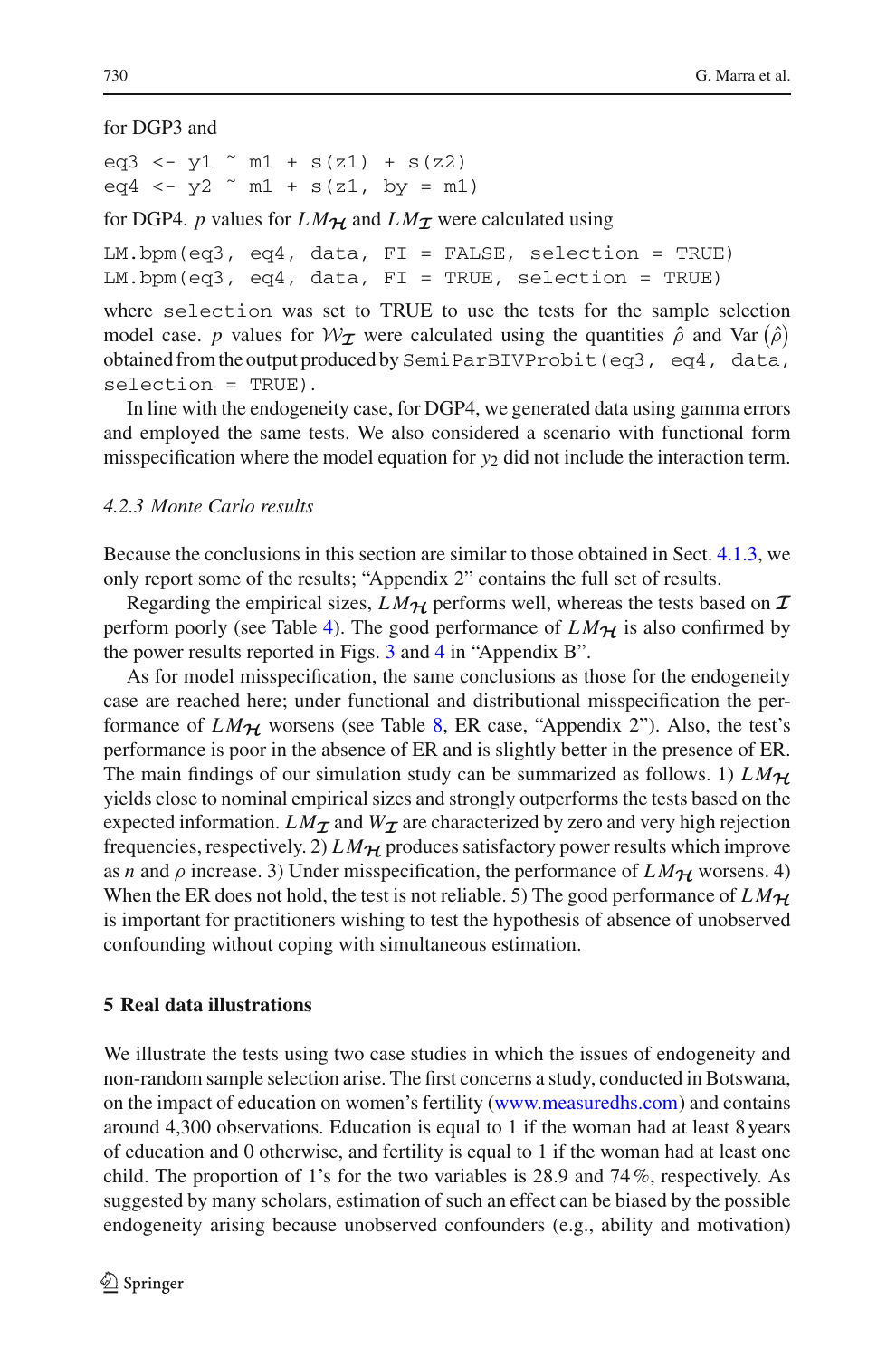| DGP3 | $\overline{a}$ | Setting |            |            | Setting 2 |                  |            | Setting 3                                 |            |            |
|------|----------------|---------|------------|------------|-----------|------------------|------------|-------------------------------------------|------------|------------|
|      |                | LMH     | <b>INT</b> | $z_{\chi}$ | LMH       | <b>INT</b>       | $z_{\chi}$ | MMH                                       | <b>INT</b> | $z_{\chi}$ |
|      | 600            | 1.5     | 0.0        | 19.6       | 1.6       | 0.0              | 19.2       | 1.6                                       | 0.00       | 22.1       |
|      |                | 6.2     | 0.0        | 32.7       | 6.3       | $\overline{0}$ . | 37.1       | 6.1                                       | 0.00       | 36.1       |
|      |                | 11.0    | 0.2        | 40.1       | 11.5      | 0.3              | 40.6       | $\begin{array}{c} 1.3 \\ 1.5 \end{array}$ | 0.00       | 43.1       |
|      | 600<br>4       | 0.9     | 0.0        | 17.4       |           | $\overline{0.0}$ | 17.1       |                                           | 0.00       | 22.1       |
|      |                | 4.9     | 0.0        | 30.8       | 5.4       | 0.0              | 33.5       | 5.4                                       | 0.00       | 30.2       |
|      |                | 9.8     | 0.2        | 40.5       | 9.0       | 0.4              | 40.3       | 1.4                                       | 0.00       | 42.3       |
| DGP4 | 600            | 1.6     | 0.0        | 29.1       | 1.4       | 0.0              | 17.0       | 1.6                                       | 0.00       | 22.9       |
|      |                | 6.0     | 0.0        | 43.0       | 6.8       | 0.0              | 23.3       | 5.8                                       | 0.00       | 35.3       |
|      |                | 9.4     | 0.0        | 51.8       | 12.1      | 0.0              | 31.0       | 10.6                                      | 0.02       | 44.7       |
|      | 4,000          | 1.5     | 0.0        | 26.5       | $\Box$    | 0.0              | 3.9        | 0.9                                       | 0.00       | 19.0       |
|      |                | 5.7     | 0.0        | 39.1       | 5.2       | 0.0              | 21.4       | 4.7                                       | 0.00       | 30.1       |
|      |                | 10.4    | 0.0        | 48.5       | 9.8       | 0.0              | 38.2       | 9.3                                       | 0.02       | 40.2       |

<span id="page-17-0"></span>Table 4 Size results (in  $%$ ) for the non-random sample selection case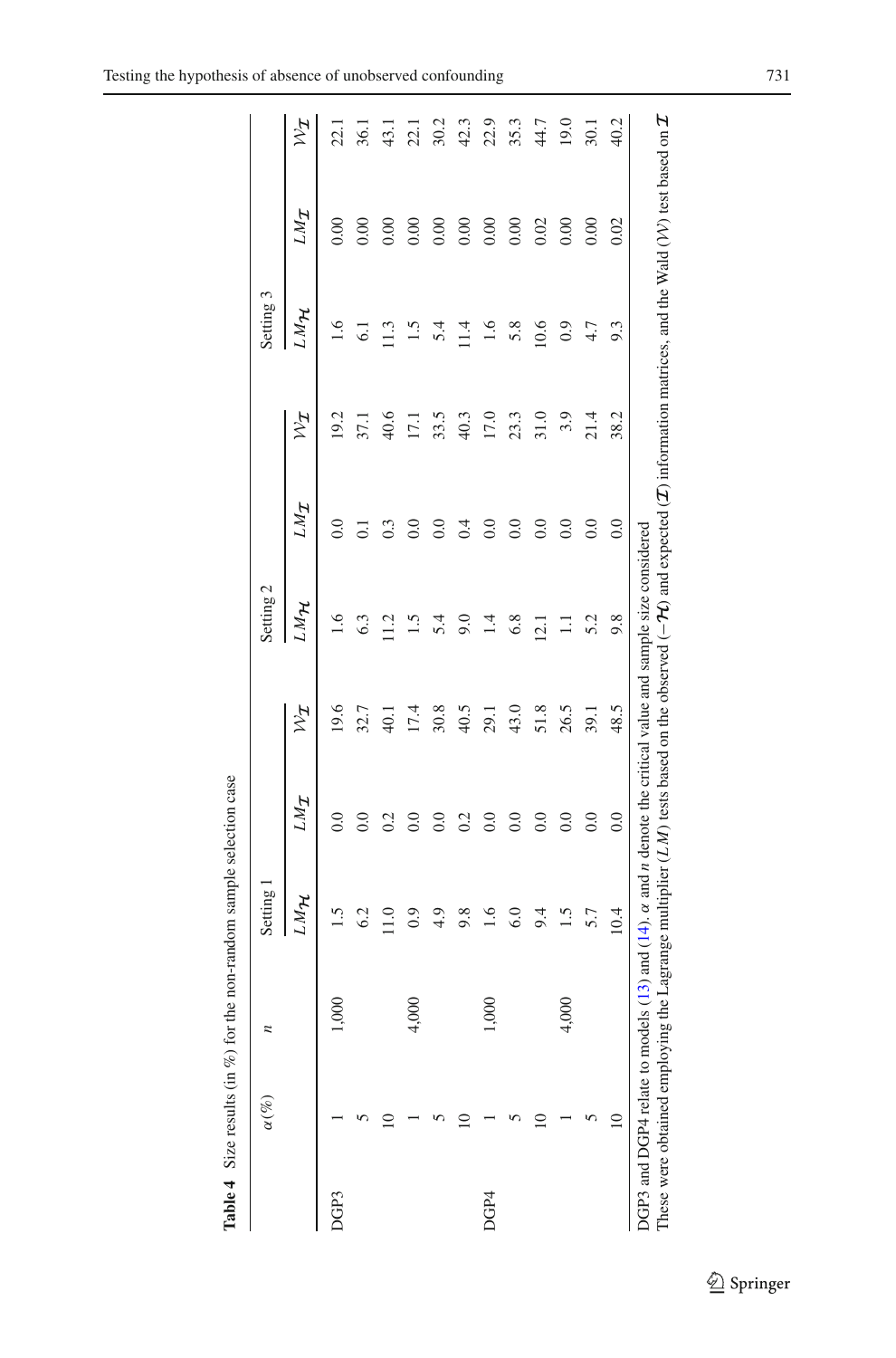

<span id="page-18-0"></span>**Fig. 3** Power curves for  $LM_{\mathcal{H}}$  obtained under DGP3 and the three settings described in Sect. [4.2.1.](#page-12-0) The *solid*, *dashed* and *dotted lines* represent curves at the 10, 5 and 1% significance levels, respectively

are associ[ated](#page-26-12) [with](#page-26-12) [both](#page-26-12) [fertility](#page-26-12) [and](#page-26-12) [education;](#page-26-12) [full](#page-26-12) [details](#page-26-12) [can](#page-26-12) [be](#page-26-12) [found](#page-26-12) [in](#page-26-12) Marra and Radice [\(2011\)](#page-26-12) and references therein. The second dataset considers an American survey of public opinion polls on school integration [\(www.electionstudies.org\)](www.electionstudies.org) where about 700 individuals were first asked if they had an opinion on the integration question  $(0 = no, 1 = yes)$  and then what that opinion was  $(0 = no$  integration,  $1 = yes$  integration). This gave respondents an opportunity to opt out of the question answering process at an earlier stage. 64.57% of the individuals chose to answer the integration question. Among these, the proportion of yes answers was 46.43%. Because it is reasonable to assume that the decision to answer was not random, sample selection bias can occur when estimating the model parameters; full details can be found in [Marra and Radice](#page-26-13) [\(2013a](#page-26-13)) and references therein.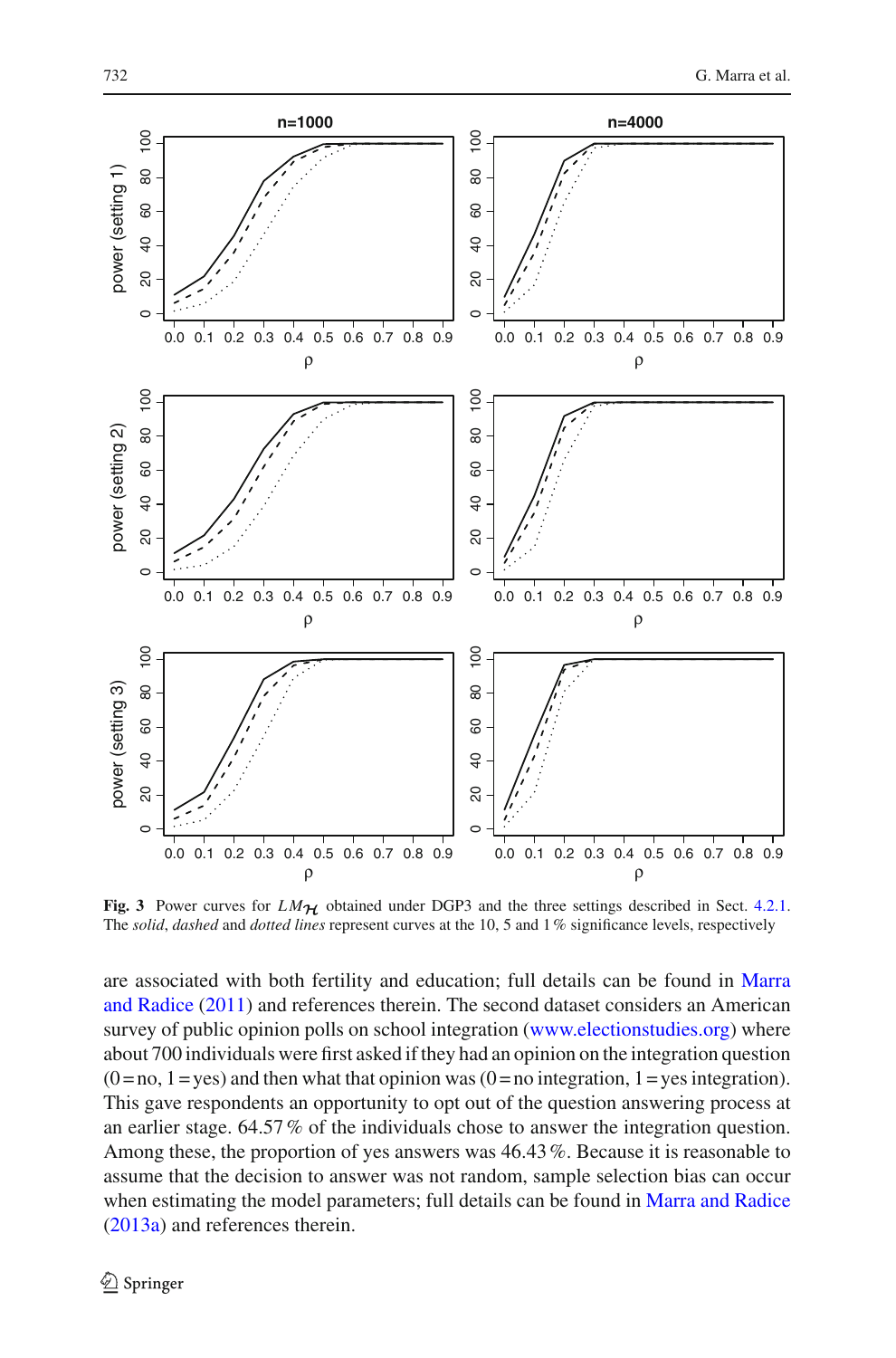

<span id="page-19-0"></span>**Fig. 4** Power curves for  $LM_{\mathcal{H}}$  obtained under DGP4 and the three settings described in Sect. [4.2.1.](#page-12-0) The *solid*, *dashed* and *dotted lines* represent curves at the 10, 5 and 1% significance levels, respectively

In the fertility study, the direction of the bias due to unobserved confounding can not be determined a priori. The reason for this ambiguity is because of different substitution and income effects [\(Cygan-Rehm and Maeder 2012](#page-26-25)). As for the school integration study, the bias is expected to be negative because some individuals choose not to answer the integration question as they feel that their opinion may be perceived as socially unacceptable [\(Berinsky 1999](#page-26-26)).

# 5.1 Fertility dataset

Following previous work on the subject [\(Wooldridge 2010](#page-27-7); [Marra and Radice 2011](#page-26-12); [Sobotka et al. 2013](#page-27-8)), we specified a semiparametric recursive bivariate probit model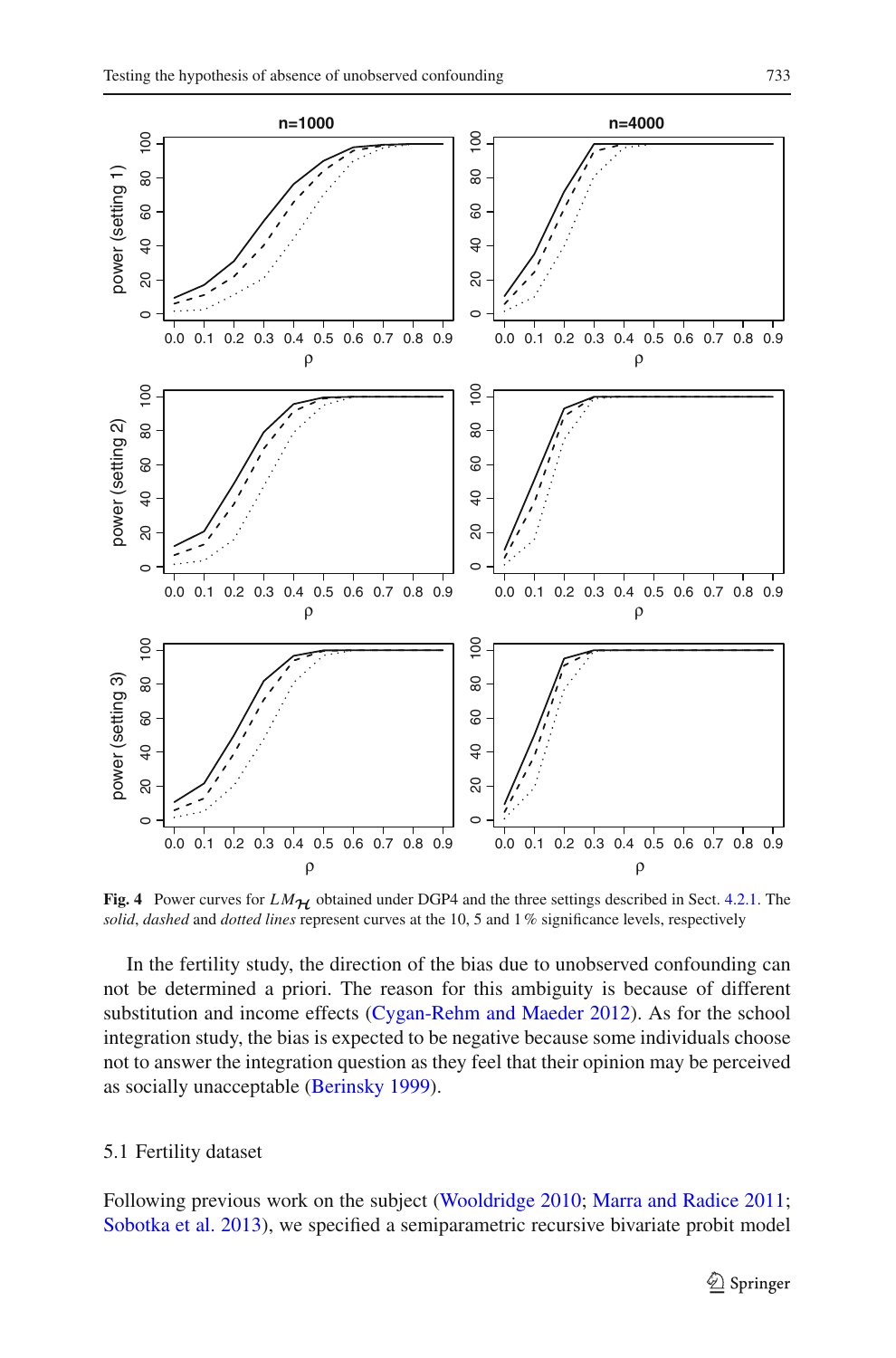<span id="page-20-0"></span>

| Variable | Explanation                                                              |
|----------|--------------------------------------------------------------------------|
| child    | Number of children—binary: 1 (at least one child), 0 (otherwise)         |
| ed       | Number of years of schooling—binary: 1 (at least 8 years), 0 (otherwise) |
| e1z      | Household has electricity—binary: yes, no                                |
| urb      | Household lives in urban area—binary: yes, no                            |
| em       | Ever married—binary: yes, no                                             |
| age      | Age in years                                                             |
| fhalf    | Born during the first 6 months of the year—binary: yes, no               |

**Table 5** Variables in the education-fertility data set

with main terms only. The description of the variables used in the model are reported in Table [5.](#page-20-0) Specifically, the linear predictors of the treatment (ed) and outcome (child) equations included urb, em and el, whereas fhalf and ed entered the former and latter predictors, respectively. These variables entered the model as parametric components. Thin plate regression splines of age, with the same settings as those employed for the simulation study, were employed. The two equations are

$$
ed_i^* = \theta_{10} + \theta_{11}el_i + \theta_{12}urb_i + \theta_{13}em_i + \theta_{14}fhalf_i + f_{1age}(age_i) + \varepsilon_{1i},
$$
  
child<sub>i</sub><sup>\*</sup> =  $\theta_{20} + \vartheta$ ed<sub>i</sub> +  $\theta_{21}el_i + \theta_{22}urb_i + \theta_{23}em_i + f_{2age}(age_i) + \varepsilon_{2i}.$ 

As in [Wooldridge](#page-27-7) [\(2010\)](#page-27-7), the binary variable 'born during the first 6 months of the year' (fhalf) was used as an instrument on the grounds that it does not have a direct effect on fertility given covariates, influences education, and is unlikely to be associated with unobservable confounders such as ability and motivation. The nonparametric specification for age arises from the fact that this covariate embodies productivity and life-cycle effects that are likely to affect child non-linearly. [Wooldridge](#page-27-7) [\(2010](#page-27-7)) considered a model for fertility that contains linear and quadratic terms in age, whereas [Marra and Radice](#page-26-12) [\(2011](#page-26-12)) and [Sobotka et al.](#page-27-8) [\(2013](#page-27-8)) specified a model containing a smooth function of age. Here, we found non-linear effects of age that are almost identical to those reported in [Marra and Radice](#page-26-12) [\(2011\)](#page-26-12); results are available upon request. The quantity of interest is the average treatment effect (ATE) of ed on child, which measures the effect of ed on the probability of having at least one child, i.e.  $P(\text{child} = 1)$ .

Because the effect of education on fertility may be biased by the possible presence of endogeneity, as a first step of the analysis we tested the null hypothesis of absence of unobserved confounding. Specifically, we employed  $LM_{\mathcal{H}}$  as, in simulation, it was shown to have good size and power properties. The *p* value obtained using  $LM_{\mathcal{H}}$ was 0.00, suggesting that there is an issue of endogeneity. For completeness, we also report the results of the tests based on the expected information; the *p* values obtained using  $LM_{\mathcal{I}}$  and  $W_{\mathcal{I}}$  were 0.94 and 0.00, respectively. The *p* value of  $W_{\mathcal{I}}$  suggests that there is an issue of endogeneity, whereas that of  $LM_{\mathcal{I}}$  suggests that endogeneity is not present. The conflicting conclusions can be attributed to the fact that, as shown in our simulations,  $LM_{\mathcal{I}}$  and  $\mathcal{W}_{\mathcal{I}}$  are not reliable as under the null they yield zero and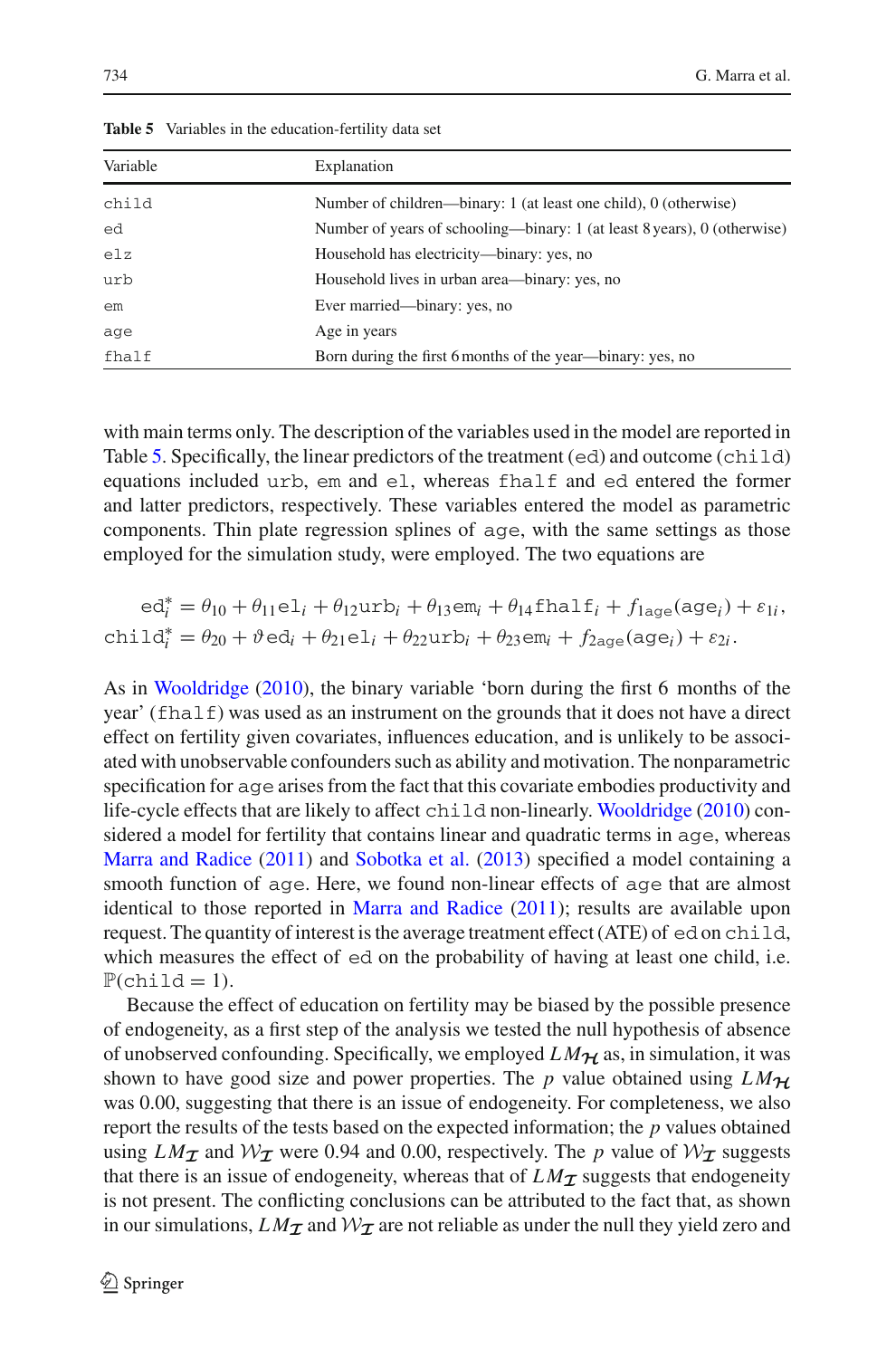high rejection frequencies, respectively. Based on the result produced by  $LM_{\mathcal{H}}$ , we estimated a recursive bivariate probit model and then calculated the ATE. The estimate in % (with 95% confidence interval) was  $-3.01$  ( $-5.90$ ,  $-0.08$ ). This is statistically different from zero and suggests that having at least 8 years of schooling decreases the probability of having at least one child by 3%.

# 5.2 School integration dataset

For the school integration dataset, using the variables in Table [6](#page-21-0) and in line with the works by [Berinsky](#page-26-26) [\(1999\)](#page-26-26) and [Marra and Radice](#page-26-13) [\(2013a\)](#page-26-13), we specified a semiparametric sample selection probit model based on the two equations

$$
\text{opinion}_i^* = \theta_{11} + \theta_{12} \text{sex}_i + \theta_{13} \text{race}_i + \theta_{14} \text{reg}.\text{northeast}_i
$$
\n
$$
+ \theta_{15} \text{reg}.\text{south}_i + \theta_{16} \text{reg}.\text{west}_i + \theta_{17} \text{child}
$$
\n
$$
+ \theta_{18} \text{discpol} + \theta_{19} \text{moralcons} + \theta_{110} \text{perslett}
$$
\n
$$
+ f_{1\text{age}}(\text{age}_i) + f_{1\text{educ}}(\text{educ}_i) + \varepsilon_{1i},
$$
\n
$$
\text{integration}_i^* = \theta_{21} + \theta_{22} \text{sex}_i + \theta_{23} \text{race}_i + \theta_{24} \text{reg}.\text{northeast}_i
$$
\n
$$
+ \theta_{25} \text{reg}.\text{south}_i + \theta_{26} \text{reg}.\text{west}_i + \theta_{27} \text{child} + \theta_{28} \text{discpol}
$$
\n
$$
+ \theta_{29} \text{moralcons} + f_{2\text{age}}(\text{age}_i) + f_{2\text{educ}}(\text{educ}_i) + \varepsilon_{2i},
$$

where, the equations included sex, race, reg.northeast, reg.south, reg.west, discpol, moralcons and chil as parametric components, and smooth functions of age and educ. These two continuous covariates are expected to have non-linear impacts on integration as well as opinion. chil was included as a parametric component because it did not have enough unique covariate values to justify the use of a smooth function. The selection equation (opinion) also included

<span id="page-21-0"></span>

| Variable      | Explanation                                                           |
|---------------|-----------------------------------------------------------------------|
| opinion       | Individual had opinion on the integration question—binary: yes, no    |
| integration   | Individual supports integration—binary: yes, no                       |
| chil          | Number of children                                                    |
| age           | Age in years                                                          |
| educ          | Number of years of education                                          |
| sex           | Respondent is man—binary: yes, no                                     |
| race          | Respondent is white—binary: yes, no                                   |
| reg.northeast | Respondent lives in north-east region-binary: yes, no                 |
| reg.south     | Respondent lives in south region—binary: yes, no                      |
| req.west      | Respondent lives in west region—binary: yes, no                       |
| discpol       | Respondent discusses politics—binary: yes, no                         |
| moralcons     | Moral conservatism $-1$ = support, 2 = no support, 3 = neither        |
| perslett      | Respondent was persuaded to participate in the survey—binary: yes, no |

**Table 6** Variables in the school integration dataset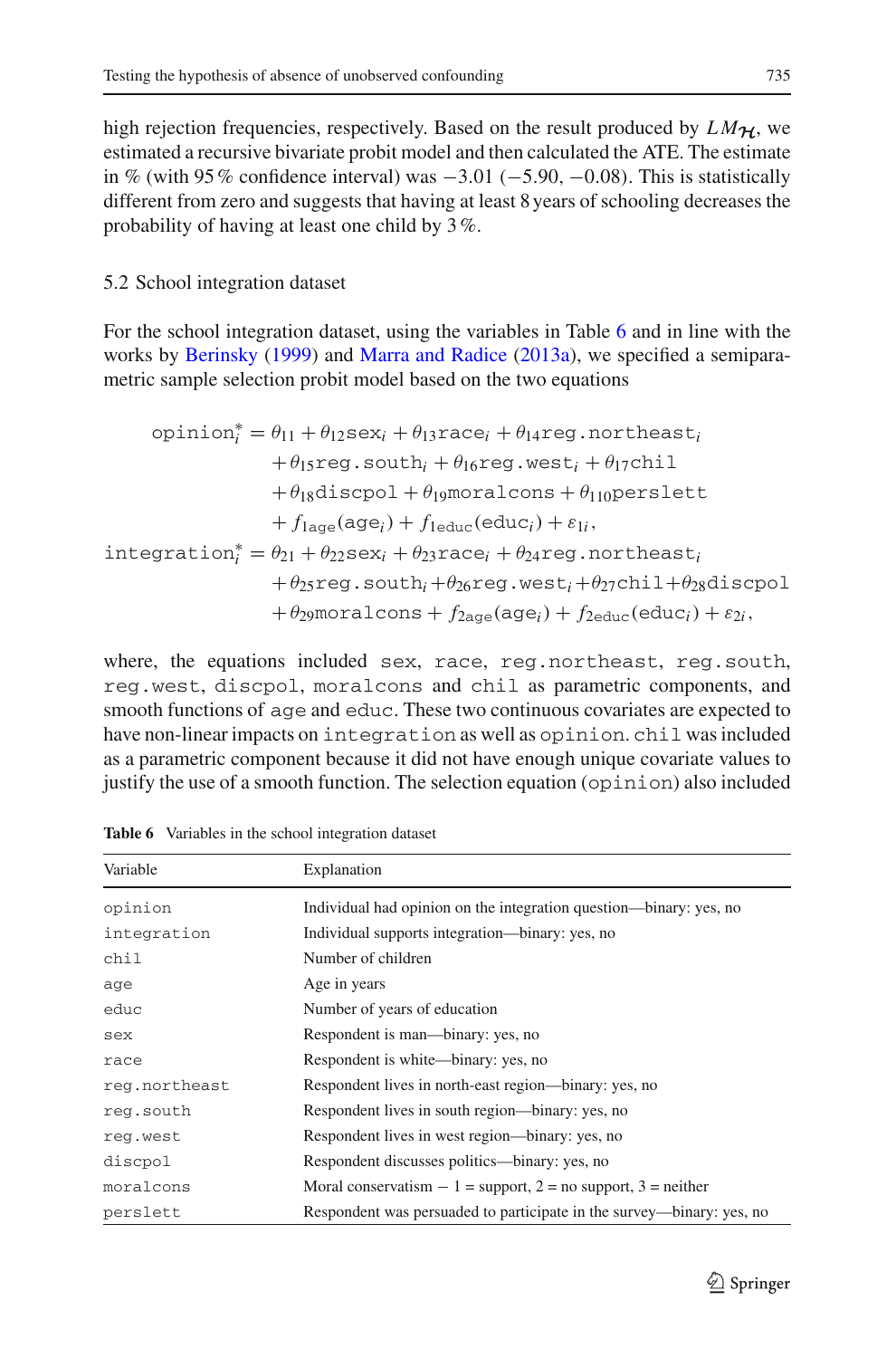perslett. This was because, according to [Berinsky](#page-26-26) [\(1999](#page-26-26)), those individuals who are difficult to reach are also reluctant to answer specific survey questions. The inclusion of this variable in the selection equation served as ER. As in the fertility study, we found estimated linear and non-linear effects of the continuous variables that are almost identical to those reported in [Marra and Radice](#page-26-13) [\(2013a\)](#page-26-13).

The *p* value obtained using  $LM_{\mathcal{H}}$  was 0.00, whereas those obtained using  $LM_{\mathcal{I}}$ and  $W_T$  were 0.76 and 0.00. These lead to the same conclusions reached for the fertility study. In summary,  $LM_{\mathcal{H}}$ , which is the most reliable test, supports the presence of non-random sample selection. Therefore, we estimated the model parameters using the sample selection bivariate probit model and calculated the mean predicted probability (and associated confidence interval) of giving a supportive response. This was 0.34 (0.22, 0.45).

In both examples (fertility and school integration)  $LM_{\mathcal{H}}$  suggests rejecting the null hypothesis of absence of unobserved confounding. In such cases, estimates of the parameters of interest (ATE and mean predicted probability) are obtained by using bivariate probit models. If we were not to reject the null hypothesis then we would estimate the quantities of interest by using univariate models, hence avoiding the use of a simultaneous estimation approach.

Following a reviewer's suggestion, for both case studies, we obtained *p* values using  $LM_{\mathcal{H}}$  based on a parametric specification of the model equations (i.e., the continuous covariates were assumed to have a linear impact). The values were 0.12 and 0.03 for the fertility and school integration studies, respectively. In the first case, the conclusion would be that there is not an issue of endogeneity, which is not consistent with the results reported in this section as well as in the literature on this topic. In the second case, conclusions would not be altered. In general, we recommend using a model specification that reduces the risk of functional form misspecification which may have a detrimental impact on the reliability of the test.

# <span id="page-22-0"></span>**6 Discussion**

We extended *LM* and *W* type tests for the hypothesis of absence of unobserved confounding to the context of semiparametric recursive and sample selection bivariate probit models. The finite sample size performance of the tests was examined via a Monte Carlo study under several scenarios: correct model specification, distributional and functional misspecification, with and without an ER. The results allowed us to derive some guidelines which may be important for empirical applications. First, under correct model specification, *LM* based on  $-\mathcal{H}$  (the observed information) performs well, whereas the statistics based on  $\mathcal I$  (the expected information) are characterized by zero and very high rejection frequencies, suggesting these tests should not to be used for empirical analysis. Second, *LM* performs satisfactorily only when the ER holds. Third, the availability of a valid instrument can alleviate but not eliminate the detrimental effect that model misspecification has on the empirical performance of the test.

The good performance of  $LM_{\mathcal{H}}$  should be particularly attractive to practitioners wishing to test the null hypothesis of absence of unobserved confounding while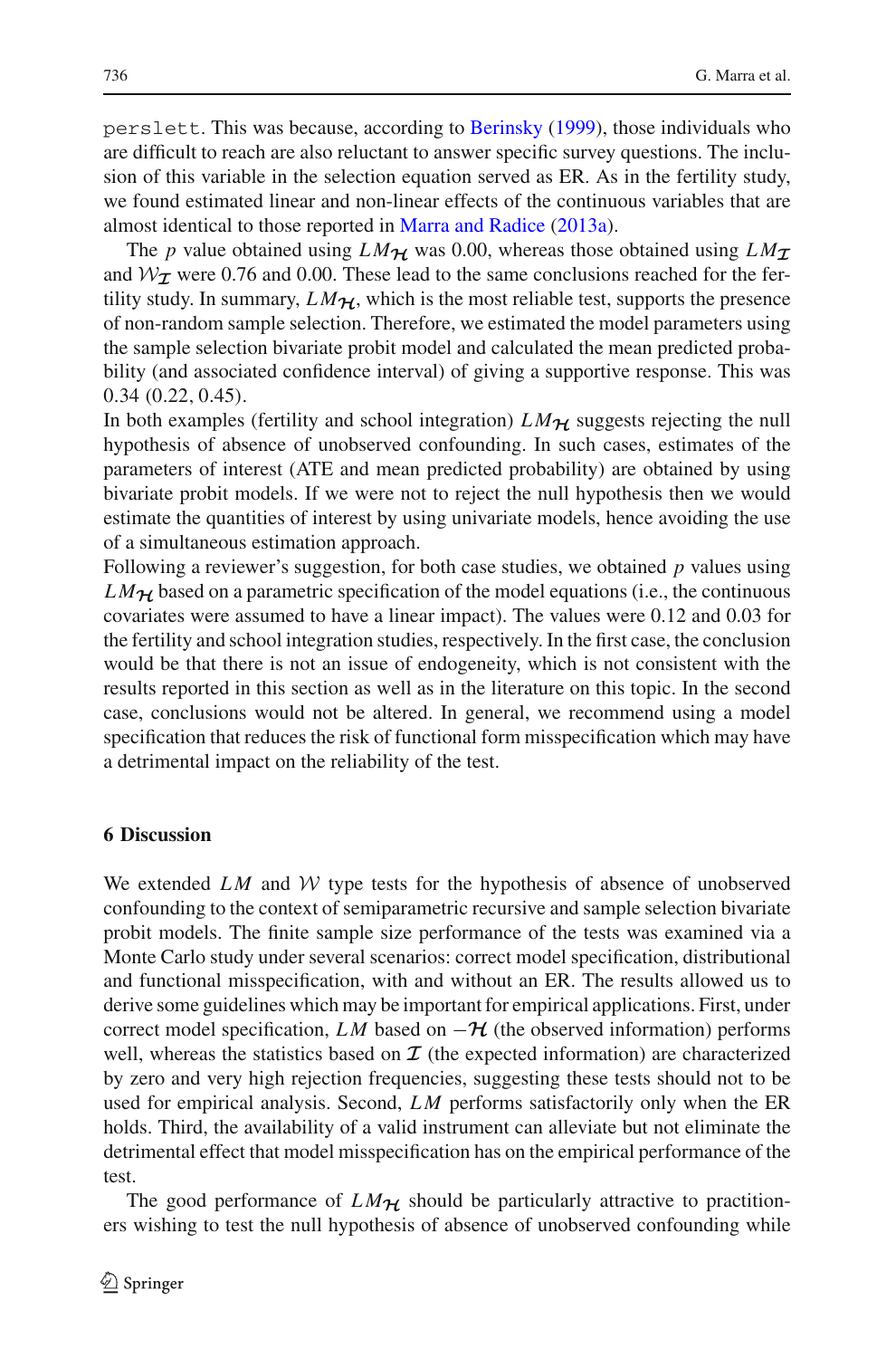avoiding simultaneous estimation. This implies that simultaneous estimation will be employed only if unobserved confounding is detected.

The *LM* statistic presented here can in principle be generalized to any other model which controls for endogeneity or non-random sample selection. Examples are copula or c[ount](#page-26-27) [data](#page-26-27) [endogenous](#page-26-27) [and](#page-26-27) [non-random](#page-26-27) [sample](#page-26-27) [selection](#page-26-27) [models](#page-26-27) [\(](#page-26-27)Bratti and Miranda [2011](#page-26-27); [Winkelmann 2011;](#page-27-9) [Zimmer and Trivedi 2006;](#page-27-10) [Smith 2003\)](#page-27-11). More generally, this test could be extended to any other context where there is a system of equations and testing their independence is important [\(Kiefer 1982;](#page-26-28) [Yee and Wild](#page-27-12) [1996\)](#page-27-12).

**Acknowledgments** Giampiero Marra was supported by the Engineering and Physical Sciences Research Council, UK (Grant EP/J006742/1). We wish to thank Ioannis Kosmidis for his extremely helpful comments after reading a revised version of the work, and the Editor, Associate Editor and two reviewers for their constructive criticism which helped to improve the presentation of the article.

# **Appendix**

# Appendix A

For the recursive bivariate probit model case, matrix  $\mathcal I$  becomes block diagonal under  $H_0: \rho = 0$ . This is because  $\mathcal{I}_{12}, \mathcal{I}_{13}$  and  $\mathcal{I}_{23}$ , reported in [Marra and Radice](#page-26-12) [\(2011](#page-26-12)), are equal to **0** under the null. In what follows, we ignore the role of the penalty because it is block diagonal and hence does not affect the aforementioned quantities. Consider, for instance,  $\mathcal{I}_{13}$ . Under the null

$$
\mathcal{I}_{13} = \sum_{i=1}^{N} \phi_{1i}^{2} \phi_{2i} \left[ \Phi_{2i} \left\{ \frac{1}{\Phi_{1i} \Phi_{2i}} + \frac{1}{(1 - \Phi_{1i}) \Phi_{2i}} \right\} - (1 - \Phi_{2i}) \left\{ \frac{1}{\Phi_{1i} (1 - \Phi_{2i})} + \frac{1}{(1 - \Phi_{1i}) (1 - \Phi_{2i})} \right\} \right] \mathbf{X}_{1i}
$$

$$
= \sum_{i=1}^{N} \phi_{1i}^{2} \phi_{2i} \left[ \frac{1}{\Phi_{1i}} + \frac{1}{1 - \Phi_{1i}} - \frac{1}{\Phi_{1i}} - \frac{1}{1 - \Phi_{1i}} \right] \mathbf{X}_{1i} = \mathbf{0},
$$

where, using a shorthand notation,  $\Phi_{1i}\Phi_{2i}$ ,  $\Phi_{1i}(1 - \Phi_{2i})$ ,  $(1 - \Phi_{1i})\Phi_{2i}$  and  $(1 \Phi_{1i}$ )(1 −  $\Phi_{2i}$ ) are the quantities for  $p_{11i}$ ,  $p_{10i}$ ,  $p_{01i}$  and  $p_{00i}$  obtained under  $H_0$ , and  $\Phi_{1i}$ ,  $\Phi_{2i}$ ,  $\phi_{1i}$  and  $\phi_{2i}$  denote the probability and density functions of a standardized normal evaluated at their corresponding linear predictors  $\eta_{1i}$  and  $\eta_{2i}$ .

Appendix B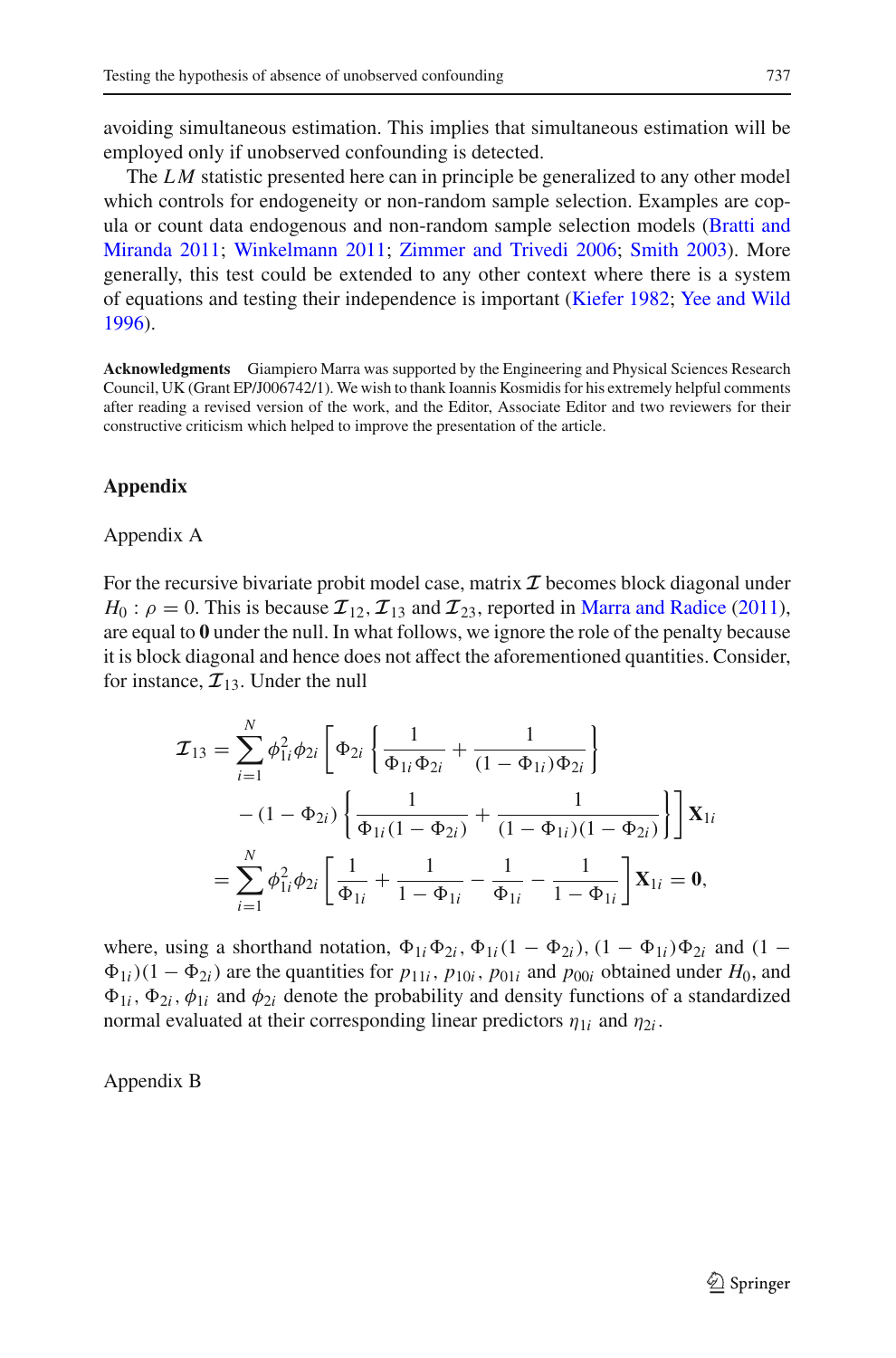<span id="page-24-0"></span>

|                         | $\alpha(\%)$ |       | Error distribution |           |               | Functional form |                  |           |
|-------------------------|--------------|-------|--------------------|-----------|---------------|-----------------|------------------|-----------|
|                         |              |       | Setting 4          | Setting 5 | Setting 6     | Setting 4       | Setting 5        | Setting 6 |
| $\frac{\infty}{\infty}$ |              | 1,000 |                    |           |               |                 |                  |           |
|                         |              |       | 82                 | 7.9       | $\frac{8}{8}$ | $\frac{8.6}{ }$ |                  |           |
|                         |              |       | 14.2               | 13.2      | 13.6          | $\frac{121}{2}$ | $\frac{14.9}{5}$ | 12.5      |
|                         |              | 4,000 | 2.5                | 2.3       | 2.2           |                 |                  | 2.7       |
|                         |              |       | 82                 |           |               | 83              |                  |           |
|                         |              |       | 13.3               | $\Xi$     | 13.6          | 12.8            | 14.3             | 14.8      |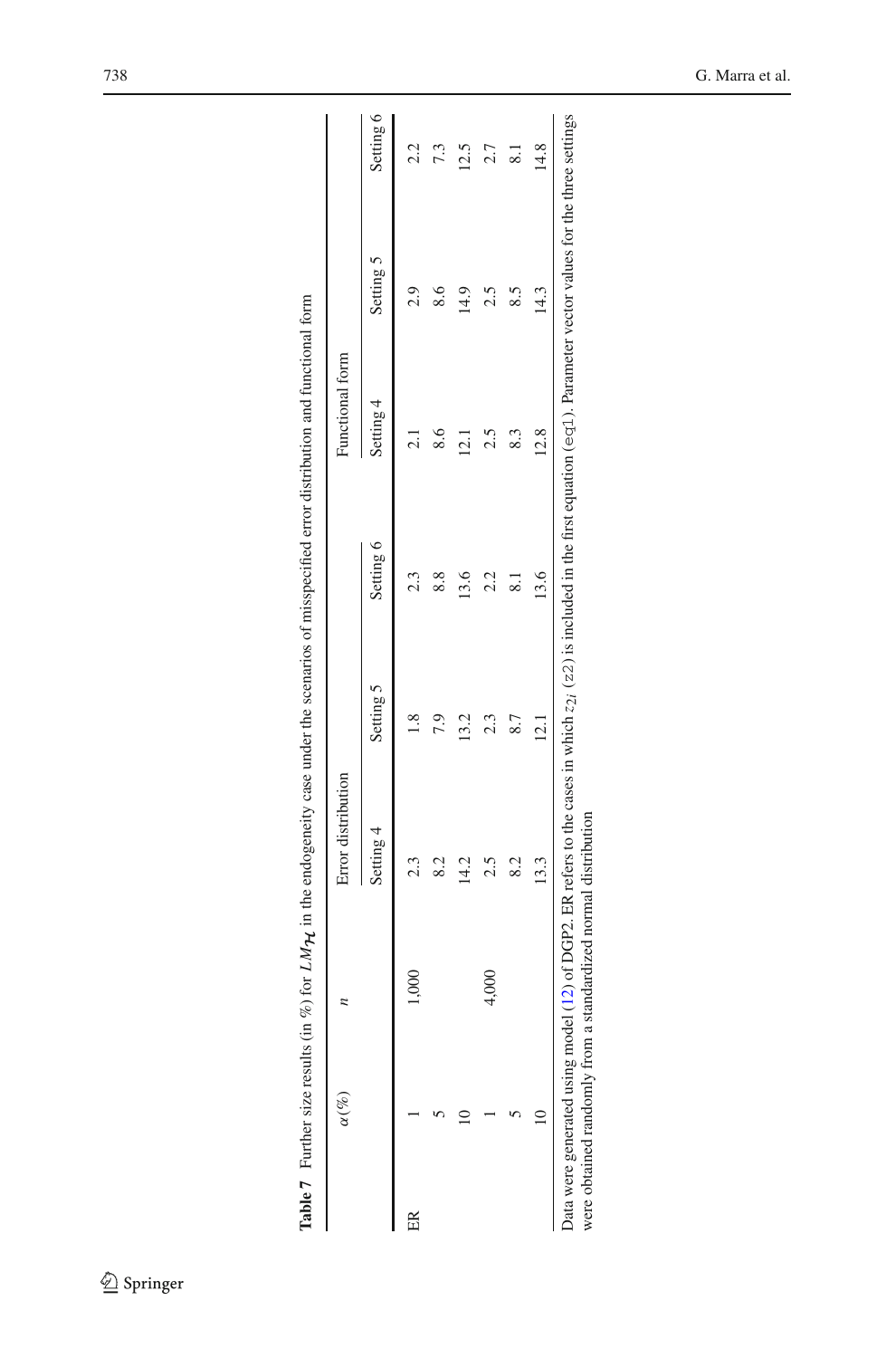| į<br>insicana<br>$\ddot{\phantom{a}}$ |                  |
|---------------------------------------|------------------|
| cotion<br>$\frac{1}{2}$               | ì                |
| Ì<br>i                                |                  |
| $\ddot{\phantom{0}}$                  |                  |
| E<br>ŗ<br>ł<br>3<br>Size resul        | g<br>ì<br>ś<br>έ |
| J<br>able<br>3<br>3<br>3              |                  |

<span id="page-25-0"></span>

|        | $\alpha(\%)$                  |                    | No misspecification |                          |           | Error distribution |           |                                                                                                                        | Functional form |           |                     |
|--------|-------------------------------|--------------------|---------------------|--------------------------|-----------|--------------------|-----------|------------------------------------------------------------------------------------------------------------------------|-----------------|-----------|---------------------|
|        |                               |                    | Setting             | Setting 2                | Setting 3 | Setting            | Setting 2 | Setting 3                                                                                                              | Setting         | Setting 2 | Setting 3           |
| ER     |                               |                    | 1.6                 | 1.4                      | 1.6       | 2.6                | 2.0       | 2.0                                                                                                                    | 1.5             | 2.9       | 2.4                 |
|        |                               |                    | 6.0                 | 6.8                      | 5.8       | 8.5                | 7.8       | 8.8                                                                                                                    | 8.9             | 7.9       | $\overline{\infty}$ |
|        |                               |                    | 9.4                 | 12.1                     | 10.6      | 15.2               | 12.7      | 15.1                                                                                                                   | 10.0            | 13.3      | 12.9                |
|        |                               | ຂ<br>$\frac{1}{2}$ | 1.5                 | $\Xi$                    | 0.9       | 2.5                | 2.1       | 2.3                                                                                                                    | 1.7             | 2.1       | 2.6                 |
|        |                               |                    | 5.7                 | 5.2                      | $4.7$     | 6.4                | 9.9       | 7.9                                                                                                                    | 6.3             | 10.0      | 8.8                 |
|        |                               |                    | 10.4                | 9.8                      | 9.3       | 12.1               | 13.1      | 14.3                                                                                                                   | 9.8             | 15.1      | 13.3                |
| Non-ER |                               | ຂ<br>Š             | 50.1                | $\overline{\phantom{0}}$ | 14.1      | 22.4               | 21.9      | 8.5                                                                                                                    | 4.0             | 10.1      | 4.9                 |
|        |                               |                    | 61.1                | 14.1                     | 19.9      | 30.1               | 30.8      | 14.6                                                                                                                   | $\overline{5}$  | 26.5      | 10.1                |
|        |                               |                    | 64.9                | 20.2                     | 24.5      | 36.2               | 39.5      | 20.1                                                                                                                   | 20.1            | 44.8      | 20.2                |
|        |                               | ຂ<br>$\tilde{c}$   | 53.7                | 9.9                      | 13.1      | 46.1               | 17.1      | 10.0                                                                                                                   | 3.7             | 39.1      | 4.8                 |
|        |                               |                    | 66.0                | 16.6                     | 18.2      | 58.9               | 25.1      | 20.0                                                                                                                   | 8.8             | 69.0      | 10.8                |
|        | ≘                             |                    | 71.5                | 24.0                     | 22.1      | <b>67.1</b>        | 29.9      | $-24.1$                                                                                                                | 19.6            | 75.3      | $\frac{1}{2}$       |
|        | Data were generated using mod |                    |                     |                          |           |                    |           | del (15) of DGP4. Non-ER refers to the case in which $z_{2i}$ ( $z_{2i}$ ) is not included in the first equation (eq3) |                 |           |                     |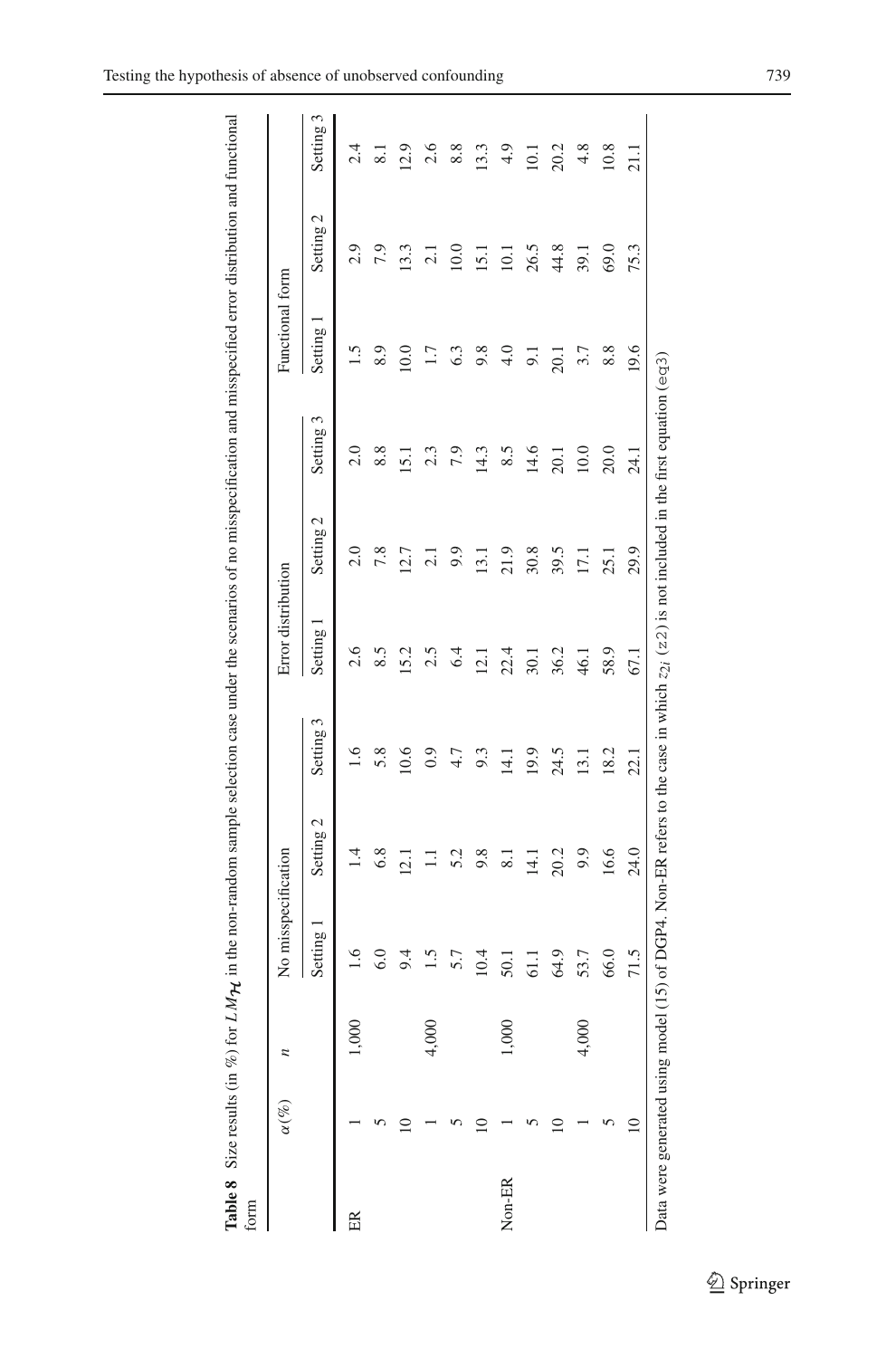# **References**

- <span id="page-26-11"></span>Banasik J, Crook J (2007) Reject inference, augmentation, and sample selection. Eur J Oper Res 183: 1582–1594
- <span id="page-26-10"></span>Bärnighausen T, Bor J, Wandira-Kazibwe S, Canning D (2011) Correcting HIV prevalence estimates for survey nonparticipation using heckman-type selection models. Epidemiology 22:27–35
- <span id="page-26-26"></span>Berinsky A (1999) The two faces of public opinion. Am J Polit Sci 43:1209–1230
- <span id="page-26-27"></span>Bratti M, Miranda A (2011) Endogenous treatment effects for count data models with endogenous participation or sample selection. Health Econ 20:90–1109
- <span id="page-26-5"></span>Buchmueller TC, Grumbach K, Kronick R, Kahn JG (2005) Book review: the effect of health insurance on medical care utilization and implications for insurance expansion: a review of the literature. Med Care Res Rev 62:3–30
- <span id="page-26-24"></span>Cao X, Spall JC (2009) Preliminary results on relative performance of expected and observed fisher information. In: Proceedings of the 48th IEEE conference on decision and control, CDC 2009, combined withe the 28th Chinese control conference, Dec 16–18 2009. IEEE, Shanghai, China, pp 1538–1543
- <span id="page-26-23"></span>Cavanaugh JE, Shumway RH (1996) On computing the expected fisher information matrix for state-space model parameters. Stat Prob Lett 26:347–355
- <span id="page-26-14"></span>Chib S, Greenberg E (2007) Semiparametric modeling and estimation of instrumental variable models. J Comput Graph Stat 16:86–114
- <span id="page-26-15"></span>Chib S, Greenberg E, Jeliazkov I (2009) Estimation of semiparametric models in the presence of endogeneity and sample selection. J Comput Graph Stat 18:321–348
- <span id="page-26-9"></span>Cuddeback G, Wilson E, Orme J, Combs-Orme T (2004) Detecting and statistically correcting sample selection bias. J Soc Serv Res 30:19–33
- <span id="page-26-25"></span>Cygan-Rehm K, Maeder M (2012) The effect of education on fertility: evidence from a compulsory schooling reform. Working Papers 121, Bavarian Graduate Program in Economics (BGPE). [http://ideas.repec.](http://ideas.repec.org/p/bav/wpaper/121_cyganrehmmaeder.html) [org/p/bav/wpaper/121\\_cyganrehmmaeder.html](http://ideas.repec.org/p/bav/wpaper/121_cyganrehmmaeder.html)
- <span id="page-26-3"></span>de Ven WV, Praag BV (1981) The demand for deductibles in private health insurance: a probit model with sample selection. J Econom 17:229–252
- <span id="page-26-22"></span>Efron B, Hinkley DV (1978) Assessing the accuracy of the maximum likelihood estimator: observed versus expected fisher information. Biometrika 65:457–487
- <span id="page-26-17"></span>Eilers PHC, Marx BD (1996) Flexible smoothing with B-splines and penalties. Stat Sci 11(2):89–121
- <span id="page-26-8"></span>Goldman D, Bhattacharya J, McCaffrey D, Duan N, Leibowitz A, Joyce G, Morton S (2001) Effect of insurance on mortality in an HIV-positive population in care. J Am Stat Assoc 96:883–894
- Greene WH (2012) Econometric analysis. Prentice Hall, New York
- <span id="page-26-16"></span><span id="page-26-4"></span>Hastie T, Tibshirani R (1993) Varying-coefficient models. J Roy Stat Soc Ser B 55:757–796
- <span id="page-26-0"></span>Heckman J (1978) Dummy endogenous variables in a simultaneous equation system. Econometrica 46: 931–959
- <span id="page-26-1"></span>Heckman J (1979) Sample selection bias as a specification error. Econometrica 47:153–161
- <span id="page-26-7"></span>Kawatkar AA, Nichol MB (2009) Estimation of causal effects of physical activity on obesity by a recursive bivariate probit model. Value Health 12:A131–A132
- <span id="page-26-28"></span>Kiefer NM (1982) Testing for dependence in multivariate probit models. Biometrika 69:161–166
- <span id="page-26-6"></span>Latif E (2009) The impact of diabetes on employment in Canada. Health Econ 18:577–589
- <span id="page-26-21"></span>Louis TA (1982) Finding the observed information matrix when using the em algorithm. J Roy Stat Soc Ser B 44:226–233
- <span id="page-26-2"></span>Maddala GS (1983) Limited dependent and qualitative variables in econometrics. Cambridge University Press, Cambridge
- <span id="page-26-20"></span>Maldonado G, Greenland S (1994) A comparison of the performance of model-based confidence intervals when the correct model form is unknown: coverage of asymptotic means. Epidemiology 5:171–182
- <span id="page-26-18"></span>Marra G, Radice R (2010) Penalised regression splines: theory and application to medical research. Stat Methods Med Res 19:107–125
- <span id="page-26-12"></span>Marra G, Radice R (2011) Estimation of a semiparametric recursive bivariate probit model in the presence of endogeneity. Canad J Stat 39:259–279
- <span id="page-26-19"></span>Marra G, Wood S (2012) Coverage properties of confidence intervals for generalized additive model components. Scand J Stat 39:53–74
- <span id="page-26-13"></span>Marra G, Radice R (2013a) A penalized likelihood estimation approach to semiparametric sample selection binary response modeling. Electron J Stat 7:1432–1455